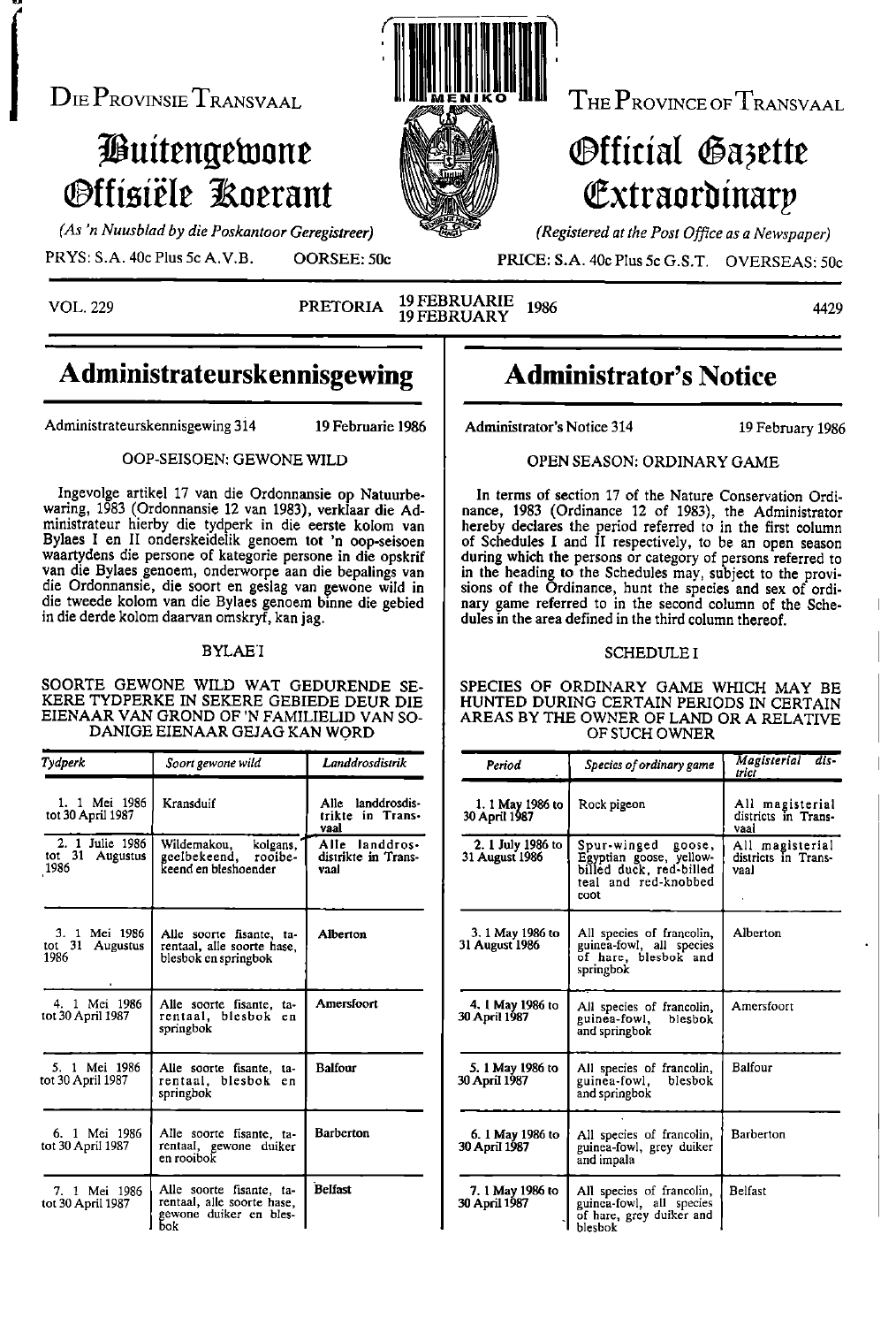I

## 2 BUITENGEWONE PROVINSIALE KOERANT, 19 FEBRUARIE 1986

| Tydperk                                    | Soort gewone wild                                                                       | Landdrosdistrik                                                                                                                                                                                                                                                                                                                                                          | Period                                     | Species of ordinary game                                                                                  | Magisterial district                                                                                                                                                                                                                                                                                                                                             |
|--------------------------------------------|-----------------------------------------------------------------------------------------|--------------------------------------------------------------------------------------------------------------------------------------------------------------------------------------------------------------------------------------------------------------------------------------------------------------------------------------------------------------------------|--------------------------------------------|-----------------------------------------------------------------------------------------------------------|------------------------------------------------------------------------------------------------------------------------------------------------------------------------------------------------------------------------------------------------------------------------------------------------------------------------------------------------------------------|
| 8. 1 Mei 1986<br>tot 31 Augustus<br>1986   | Alle soorte fisante, ta-<br>rentaal, alle soorte hase,<br>blesbok en springbok          | Benoni                                                                                                                                                                                                                                                                                                                                                                   | 8. 1 May 1986 to<br>31 August 1986         | All species of francolin,<br>guinea-fowl, all species<br>of hare, blesbok and<br>springbok                | Benoni                                                                                                                                                                                                                                                                                                                                                           |
| 9. 1 Mei 1986<br>tot 30 April 1987         | Alle soorte fisante, ta-<br>rentaal en blesbok                                          | <b>Bethal</b>                                                                                                                                                                                                                                                                                                                                                            | 9. 1 May 1986 to<br>30 April 1987          | All species of francolin,<br>guinea-fowl, and bles-<br>Бoк                                                | <b>Bethal</b>                                                                                                                                                                                                                                                                                                                                                    |
| 10. 1 Mei 1986<br>tot 30 April 1987        | Blesbok, springbok en<br>rooibok                                                        | <b>Bloemhof</b>                                                                                                                                                                                                                                                                                                                                                          | 10. 1 May 1986<br>to 30 April 1987         | Blesbok, springbok and<br>impala                                                                          | Bloemhof                                                                                                                                                                                                                                                                                                                                                         |
| 11. 1 Mei 1986<br>tot 31 Augustus<br>1986  | Alle soorte fisante, ta-<br>rentaal, alle soorte hase,<br>blesbok en springbok          | <b>Boksburg</b><br>$\overline{\phantom{a}}$                                                                                                                                                                                                                                                                                                                              | 11. 1 May 1986<br>to 31 August 1986        | All species of francolin,<br>guinea-fowl, all species<br>of hare, blesbok and<br>springbok                | Boksburg                                                                                                                                                                                                                                                                                                                                                         |
| 12. 1 Mei 1986<br>tot 31 Augustus<br>1986  | Alle soorte fisante, ta-<br>rentaal, alle soorte hase,<br>blesbok en springbok          | <b>Brakpan</b>                                                                                                                                                                                                                                                                                                                                                           | 12. 1 May 1986<br>to 31 August 1986        | All species of francolin,<br>guinea-fowl, all species<br>of hare, blesbok and<br>springbok                | Brakpan                                                                                                                                                                                                                                                                                                                                                          |
| 13.(a) 31 Mei<br>1986 tot 31 Julie<br>1986 | Alle soorte fisante, ta-<br>rentaal en alle soorte<br>hase                              | <b>Brits</b>                                                                                                                                                                                                                                                                                                                                                             | $13.(a) 31$ May<br>1986 to 31 July<br>1986 | All species of francolin,<br>guinea-fowl and all spe-<br>cies of hare                                     | Brits                                                                                                                                                                                                                                                                                                                                                            |
| (b) 31 Mei 1986<br>tot 31 Julie 1986       | Rooibok en Koedoe                                                                       | In die gebied ten<br>noorde van die<br>suidelike grense<br>van die volgende<br>plase: Nietge-<br>dacht $242-JQ$ ;<br>Bloubank 241-JQ;<br>Veekraal 221-JQ;<br>Bankfontein 216-<br>JQ; Klipplaat 217-<br>JQ; Syferkuil 208-<br>JO; Wildebees-<br>fontein $207 - JQ$ ;<br>Liefling $204-JQ$ ;<br>Beestkraal 199-<br>JQ; Kortbegrip<br>201-JQ; en Schiet-<br>fontein 130-JQ. | (b) 31 May 1986<br>to 31 July 1986         | Impala and kudu                                                                                           | In the area to the<br>north of the<br>southern bounda-<br>ries of the follow-<br>ing farms: Nietge-<br>dacht $242$ JQ;<br>Bloubank 241 JQ;<br>Veekraal 221 JO:<br>Bankfontein 216<br>JQ; Klipplaat 217<br>JQ; Syferkuil 208<br>JQ; Wildebees-<br>fontein 207 JQ:<br>Liefling 204 JQ;<br>Beestkraal 199<br>JQ; Kortbegrip<br>201 JQ and Schief-<br>fontein 130 JQ |
| 14, 1 Mei 1986<br>tot 30 April 1987        | Alle soorte fisante, ta-<br>rentaal, alle soorte hase,<br>gewone duiker en bles-<br>bok | Carolina                                                                                                                                                                                                                                                                                                                                                                 | 14. 1 May 1986<br>to 30 April 1987         | All species of francolin,<br>guinea-fowl, all species<br>of hare, grey duiker and<br>blesbok <sup>–</sup> | Carolina                                                                                                                                                                                                                                                                                                                                                         |
| 15.(a) 1 Mei<br>1986 tot 30 April<br>1987  | Alle soorte fisante en<br>alle soorte hase                                              | Christiana                                                                                                                                                                                                                                                                                                                                                               | 15.(a) 1 May<br>1986 to 30 April<br>1987   | All species of francolin<br>and all species of hare                                                       | Christiana                                                                                                                                                                                                                                                                                                                                                       |
| (b) 31 Mei 1986<br>tot 31 Julie 1986       | Blesbok en springbok                                                                    |                                                                                                                                                                                                                                                                                                                                                                          | (b) 31 May 1986<br>to 31 July 1986         | Blesbok and springbok                                                                                     |                                                                                                                                                                                                                                                                                                                                                                  |
| 16. 1 Mei 1986<br>tot 30 April 1987        | Alle soorte fisante, bles-<br>bok en springbok                                          | Coligny                                                                                                                                                                                                                                                                                                                                                                  | 16. 1 May 1986<br>to 30 April 1987         | All species of francolin,<br>blesbok and springbok                                                        | Coligny '                                                                                                                                                                                                                                                                                                                                                        |
| 17, 31 Mei 1986<br>tot 31 Julie 1986       | Blesbok en Springbok                                                                    | Delareyville                                                                                                                                                                                                                                                                                                                                                             | 17, 31 May 1986<br>to 31 July 1986         | Blesbok and springbok                                                                                     | Delarevville                                                                                                                                                                                                                                                                                                                                                     |
| 18. 1 Mei 1986<br>tot 30 April 1987        | Alle soorte fisante, ta-<br>rentaal, blesbok en<br>springbok                            | Ermelo                                                                                                                                                                                                                                                                                                                                                                   | 18. 1 May 1986<br>to 30 April 1987         | All species of francolin.<br>guinea-fowl,<br>blesbok<br>and springbok                                     | Ermelo                                                                                                                                                                                                                                                                                                                                                           |
| 19. 1 Mei 1986<br>tot 31 Augustus<br>1986  | Alle soorte fisante, ta-<br>rentaal, alle soorte hase,<br>blesbok en springbok          | Germiston                                                                                                                                                                                                                                                                                                                                                                | 19. 1 May 1986<br>to 31 August 1986        | All species of francolin,<br>guinea-fowl, all species<br>of hare, blesbok and<br>springbok                | Germiston                                                                                                                                                                                                                                                                                                                                                        |
| 20. 1 Mei 1986<br>tot 30 April 1987        | Alle soorte fisante, ta-<br>rentaal, blesbok en<br>springbok                            | Heidelberg                                                                                                                                                                                                                                                                                                                                                               | 20. 1 May 1986<br>to 30 April 1987         | All species of francolin,<br>guinea-fowl,<br>blesbok<br>and springbok                                     | Heidelberg.                                                                                                                                                                                                                                                                                                                                                      |
| 21. 1 Mei 1986<br>tot 30 April 1987        | Alle soorte fisante en<br>blesbok                                                       | Hoëveldrif                                                                                                                                                                                                                                                                                                                                                               | 21. 1 May 1986<br>to 30 April 1987         | All species of francolin<br>and blesbok                                                                   | Hoëveldrif                                                                                                                                                                                                                                                                                                                                                       |
| 22. 1 Mei 1986<br>tot 31 Augustus<br>1986  | Alle soorte fisante, ta-<br>rentaal, alle soorte hase,<br>blesbok en springbok          | Johannesburg                                                                                                                                                                                                                                                                                                                                                             | 22. 1 May 1986<br>to 31 August 1986        | All species of francolin,<br>guinea-fowl, all species<br>of hare, blesbok and<br>springbok                | Johannesburg                                                                                                                                                                                                                                                                                                                                                     |

 $\bar{\mathbf{r}}$ 

 $\bar{1}$ 

 $\mathbf{r}$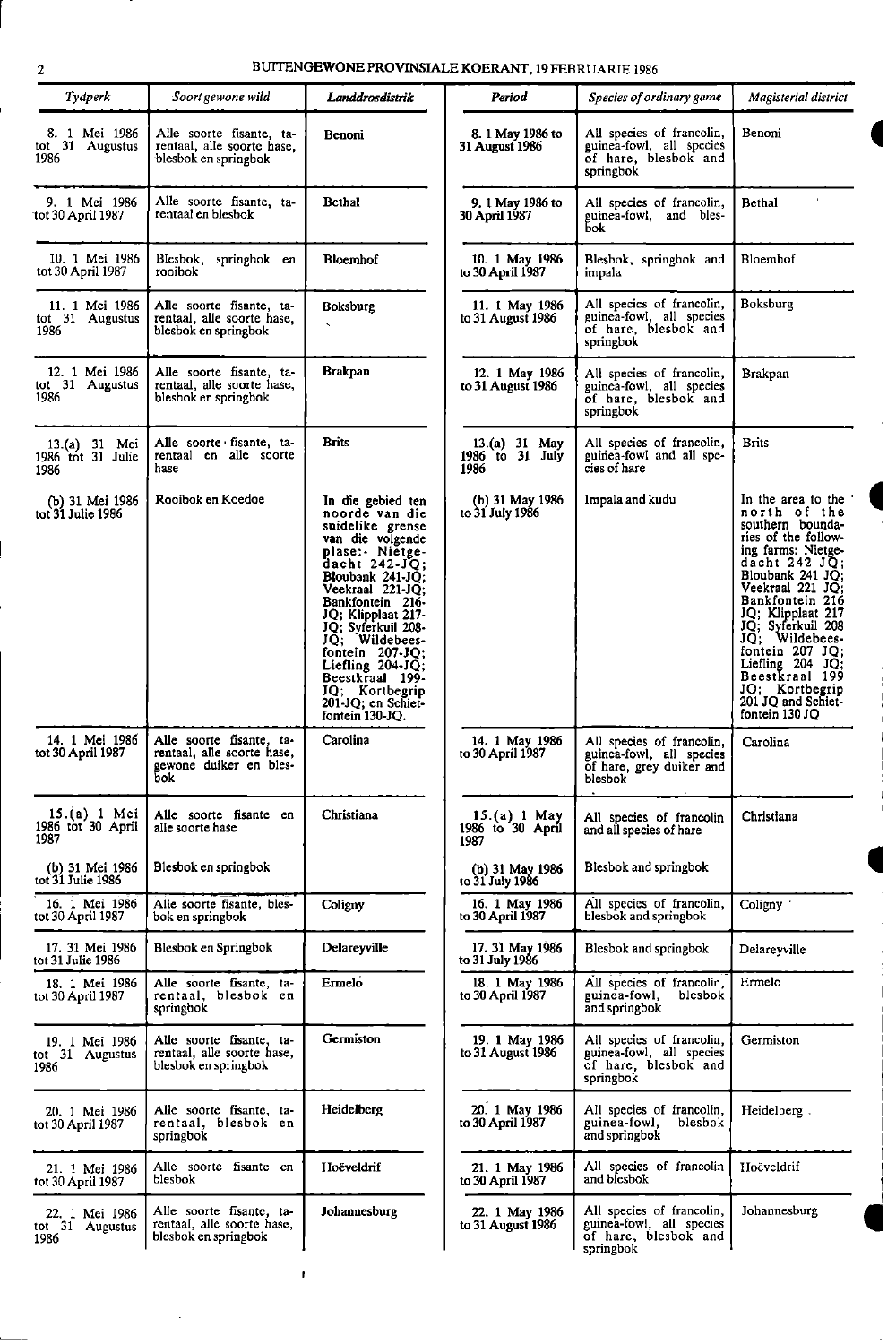| PROVINCIAL GAZETTE EXTRAORDINARY, 19 FEBRUARY 1986 |  |
|----------------------------------------------------|--|
|----------------------------------------------------|--|

| <b>Tydperk</b>                                 | Soort gewone wild                                                                                                                                    | Landdrosdistrik                                                                                                                                                                                                                                                                                                                                                           | Period                                    | Species of ordinary game                                                                                                                             | Magisterial district                                                                                                                                                                                                                                                                                        |
|------------------------------------------------|------------------------------------------------------------------------------------------------------------------------------------------------------|---------------------------------------------------------------------------------------------------------------------------------------------------------------------------------------------------------------------------------------------------------------------------------------------------------------------------------------------------------------------------|-------------------------------------------|------------------------------------------------------------------------------------------------------------------------------------------------------|-------------------------------------------------------------------------------------------------------------------------------------------------------------------------------------------------------------------------------------------------------------------------------------------------------------|
| 23. 1 Mei 1986<br>tot 31 Augustus<br>1986      | Alle soorte fisante, ta-<br>rentaal, alle soorte hase,<br>blesbok en springbok                                                                       | Kemptonpark                                                                                                                                                                                                                                                                                                                                                               | 23. 1 May 1986<br>to 31 August 1986       | All species of francolin,<br>guinea-fowl, all species<br>of hare, blesbok and<br>springbok                                                           | Kempton Park                                                                                                                                                                                                                                                                                                |
| 24. 1 Mei 1986<br>tot 30 April 1987            | Blesbok en springbok                                                                                                                                 | Klerksdorp<br>$\mathbf{I}$                                                                                                                                                                                                                                                                                                                                                | 24. 1 May 1986<br>to 30 April 1987        | Blesbok and springbok                                                                                                                                | Klerksdorp                                                                                                                                                                                                                                                                                                  |
| $25.(a) 1$ Mei<br>1986 tot 30 April<br>1987    | Alle soorte fisante                                                                                                                                  | Koster                                                                                                                                                                                                                                                                                                                                                                    | 25.(a) 1 May<br>1986 to 30 April<br>1987  | All species of francolin                                                                                                                             | Koster                                                                                                                                                                                                                                                                                                      |
| (b) 31 Mei 1986<br>tot 31 Julie 1986           | Blesbok en springbok                                                                                                                                 |                                                                                                                                                                                                                                                                                                                                                                           | (b) 31 May 1986<br>to 31 July 1986        | Blesbok and springbok                                                                                                                                |                                                                                                                                                                                                                                                                                                             |
| 26. 1 Mei 1986<br>tot 31 Augustus<br>1986      | Alle soorte fisante, ta-<br>rentaal, alle soorte hase,<br>blesbok en springbok                                                                       | Krugersdorp                                                                                                                                                                                                                                                                                                                                                               | 26. 1 May 1986<br>to 31 August 1986       | All species of francolin,<br>guinea-fowl, all species<br>of hare, blesbok and<br>springbok                                                           | Krugersdorp                                                                                                                                                                                                                                                                                                 |
| 27.(a) 1 Mei<br>1986 tot 30 April<br>1987      | Alle soorte fisante, ta-<br>rentaal, bosbok, alle<br>soorte hase, gewone<br>duiker, sebra, blouwil-<br>debees, blesbok, spring-<br>bok en rooibokram | Letaba - uitgeson-<br>derd die volgende<br>plase:- Mamot-<br>zapi 728-LT; Gu-<br>$n$ yula 730-LT;<br>Deeside 733-LT;<br>Henley 734-LT;<br>Matoma 735-LT<br>en Languedoc<br>563-LT waarvan<br>C.P. Minnaar<br>Trust die eienaar<br>is.                                                                                                                                     | 27.(a) 1 May<br>1986 to 30 April<br>1987  | All species of francolin,<br>guinea-fowl, all species<br>of hare, bushbuck, grey<br>duiker, zebra, blue-wil-<br>debeest, blesbok and im-<br>pala ram | Letaba — exclud-<br>ing the following<br>farms: Mamotzapi<br>728-LT; Gunyula<br>$730 - LT;$<br>Deeside<br>733-LT; Henley<br>734-LT; Matoma<br>735-LT and Lang-<br>uedoc 563 LT<br>owned by C.P.<br>Minnaar Trust                                                                                            |
| (b) 1 Mei 1986<br>tot 31 Julie 1986            | Koedoe en rooibokooi                                                                                                                                 | Uitgesonderd die<br>plase in paragraaf<br>(a) genoem.                                                                                                                                                                                                                                                                                                                     | (b) 1 May 1986<br>to 31 July 1986         | Kudu and impala ewe                                                                                                                                  | Excluding the<br>farms mentioned<br>in paragraph (a)                                                                                                                                                                                                                                                        |
| 28. 1 Mei 1986<br>tot 30 April 1987            | Alle soorte fisante, bles-<br>bok en springbok                                                                                                       | Lichtenburg - uit-<br>gesonderd die<br>volgende plase:-<br>Pypklip 362-JP en<br>Doomkop 363-JP                                                                                                                                                                                                                                                                            | 28. 1 May 1986<br>to 30 April 1987        | All species of francolin,<br>blesbok and springbok                                                                                                   | Lichtenburg -<br>excluding the fol-<br>lowing farms:<br>Pypklip 362-JP<br>and Doornkop<br>363-JP                                                                                                                                                                                                            |
| 29.(a) 1 Mei<br>1986 tot 30 April<br>1987      | Alle soorte fisante, ta-<br>rentaal, gewone duiker,<br>bosbok en alle soorte<br>hasc                                                                 | Lydenburg - uit-<br>gesonderd die<br>volgende plase:-<br>Krugerspost 550-<br>KT; die gedeelte<br>waarvan S.J. de<br>Clercq die eic-<br>naar is; Leiden-<br>burg 28-JT; die<br>gedeelte waarvan<br>H.J. Neethling<br>die eienaar is;<br>Uitkyk $264$ -JT;<br>Kalmoesfontein<br>$267-JT$ ; die ge-<br>declie waarvan<br>Uitkyk Plantasies<br>(Edms) Bpk. die<br>eienaar is. | 29.(a) 1 May<br>1986 to 30 April<br>1987  | All species of francolin,<br>guinea fowl,<br>grey<br>duiker, bushbuck and all<br>species of hare                                                     | Lydenburg $-$ ex-<br>cluding the fol-<br>lowing farms;<br>Krugerspost-550<br>KT, the portion<br>owned by S.J. de<br>Clercq; Leiden-<br>burg 28-JT the<br>portion owned by<br>H.J. Neethling;<br>Uitkyk $264$ -JT;<br>Kalmoesfontein<br>267-JT, the por-<br>tion owned by<br>Uitkyk Plantasies<br>(Pty) Ltd. |
| (b) 1 Mei 1986<br>tot 31 Julie 1986            | Koedoe en rooibok                                                                                                                                    | Uitgesonderd die<br>plase in paragraaf<br>(a) genoem                                                                                                                                                                                                                                                                                                                      | (b) 1 May 1986<br>to 31 July 1986         | Kudu and impala                                                                                                                                      | Excluding the<br>farms mentioned<br>in paragraph (a)                                                                                                                                                                                                                                                        |
| 30.(a) 1 Mei<br>1986 tot 31 Augus-<br>tus 1986 | Alle soorte fisante                                                                                                                                  | Marico - uitge-<br>sonderd die vol-<br>gende plase:-<br>Nooitgedacht 100-<br>JP; Zyferkuil 255-<br>JP; Modderfon-<br>tein 256-JP; Won-<br>derfontein 258-JP;<br>Vergenoegd 289-<br>JP; Schuinsdrift<br>75-JP; Veeplaas<br>82-JP; en Kwar-<br>riefontein 254-JP                                                                                                            | 30.(a) 1 May<br>1986 to 31 August<br>1986 | All species of francolin                                                                                                                             | Marico - exclud-<br>ing the following<br>farms: Nooitge-<br>dacht 100-JP; Žy-<br>ferkuil 255-JP;<br>Modderfontein<br>256JP; Wonder-<br>fontein $258-JP$ ;<br>Vergenoegd 289-<br>JP; Schuinsdrift<br>75-JP; Veeplaas<br>82-JP and Kwar-<br>riefontein 254 JP-                                                |

7

i

i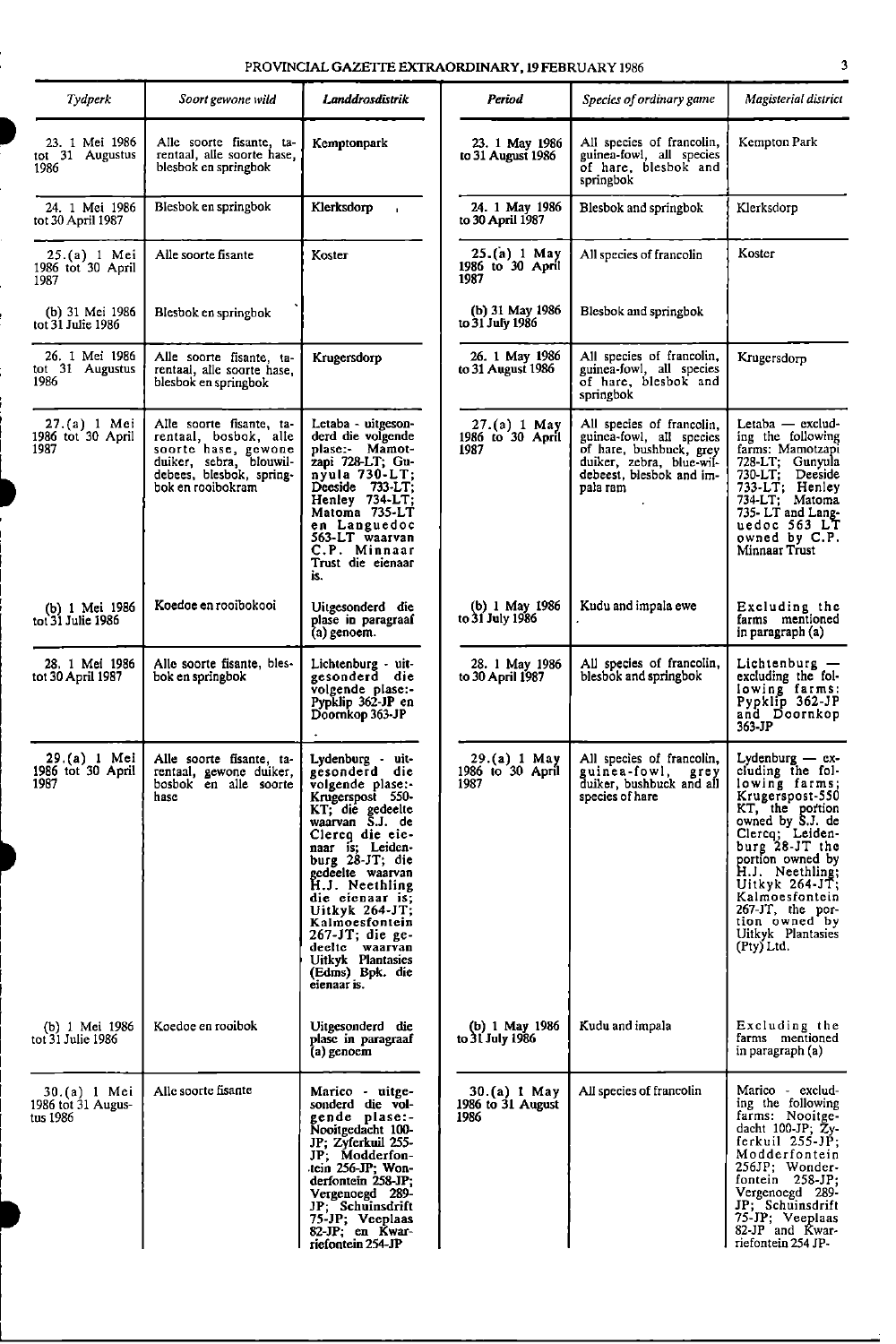| Tydperk                                   | Soort gewone wild                                            | Landdrosdistrik                                                                                                                                                                                                                                                                                                                                                                                                                                                                                                                                                                                                                                                                                                                                                                                                                                                                                   | Period                                   | Species of ordinary game                                              | Magisterial district                                                                                                                                                                                                                                                                                                                                                                                                                                                                                                                                                                                                                                                                                                                                                                                                                      |
|-------------------------------------------|--------------------------------------------------------------|---------------------------------------------------------------------------------------------------------------------------------------------------------------------------------------------------------------------------------------------------------------------------------------------------------------------------------------------------------------------------------------------------------------------------------------------------------------------------------------------------------------------------------------------------------------------------------------------------------------------------------------------------------------------------------------------------------------------------------------------------------------------------------------------------------------------------------------------------------------------------------------------------|------------------------------------------|-----------------------------------------------------------------------|-------------------------------------------------------------------------------------------------------------------------------------------------------------------------------------------------------------------------------------------------------------------------------------------------------------------------------------------------------------------------------------------------------------------------------------------------------------------------------------------------------------------------------------------------------------------------------------------------------------------------------------------------------------------------------------------------------------------------------------------------------------------------------------------------------------------------------------------|
| (b) 1 Mei 1986<br>tot 31 Julie 1986       | Koedoe en rooibok                                            | Uitgesonderd die<br>plase in paragraaf<br>(a) genoem                                                                                                                                                                                                                                                                                                                                                                                                                                                                                                                                                                                                                                                                                                                                                                                                                                              | (b) 1 May 1986<br>to 31 July 1986        | Kudu and impala                                                       | Excluding the<br>farms mentioned<br>in paragraph (a)                                                                                                                                                                                                                                                                                                                                                                                                                                                                                                                                                                                                                                                                                                                                                                                      |
| 31. 1 Mei 1986<br>tot 30 April 1987       | Koedoe en rooibok                                            | Messina - uitge-<br>sonderd die vol-<br>gende plase:-<br>Fontainebleau<br>537-MS; Vera 815-<br>MS; Weipe 47-<br>MS. Gedeeltes 2,<br>3, 4, 5, 6 en 7;<br>Tshipise 105-MT,<br>uitgesonderd Ge-<br>deeltes 33, 34, 35,<br>36 en 37; Bellevue<br>534-MS, uitgeson-<br>derd Gedeeltes<br>16, 17, 18, 19, 20<br>en 21; Tovey 154-<br>MS, die Reste-<br>rende Gedeeltes<br>en Gedeeltes 1, 2,<br>3, 4, 5, 6, 7, 8, 9,<br>10, 11, 12 en 13;<br>Cassel 206-MS,<br>Gedeeltes 8, 9,<br>12, 14, 16, 18, 19,<br>20, 21, 24, 27, 28,<br>29, 31 en 32; Vry-<br>heid 8-MT, Ge-<br>deeltes 1, 5, 6, 7,<br>8, 9, 10 en 13,<br>Scott 567-MS, die<br>gedeelte waarvan<br>mnr. T. Erasmus<br>die eienaar is;<br>Boulogne 61-MT,<br>uitgesonderd die<br>gedeelte wat aan<br>dr. J.P. van Zyl<br>behoort; Havre<br>$60-MT$ en ge-<br>deelte van Riedel<br>48-MS wat aan<br>Limpopo Dia-<br>monds (Edms.)<br>Bpk. behoort | 31. 1 May 1986<br>to 30 April 1987       | Kudu and impala                                                       | $Messina - ex$<br>cluding the fol-<br>lowing farms:<br>Fontainebleau<br>537-MS; Vera 815-<br>MS; Weipe 47-<br>MS, Portions 2, 3,<br>4, 5, 6 and 7; Tshi-<br>pise 105 MT; ex-<br>cluding Portions<br>33, 34, 35, 36 and<br>37; Bellevue 534-<br>MS, excluding<br>Portions 16, 17,<br>18, 19, 20 and 21;<br>Tovey-154 MS, the<br>remaining extent<br>and Portions 1, 2,<br>3, 4, 5, 6, 7, 8, 9,<br>10, 11, 12 and 13;<br>Cassel 206-MS,<br>Portions 8, 9, 12,<br>14, 16, 18, 19, 20,<br>21, 24, 27, 28, 29,<br>31, and 32; Vry-<br>heid 8-MT, Por-<br>tions 1, 5, 6, 7, 8,<br>9, 10 and 13; Scott<br>567-MS; the por-<br>tion owned by Mr.<br>T. Erasmus; Bou-<br>logne 61-MT, ex-<br>cluding the por-<br>tion owned by Dr.<br>J.P. van Zyl;<br>Havre 60-MT and<br>portion of Riedel<br>48-MS, owned by<br>Limpopo Dia-<br>monds (Pty) Ltd. |
| 32. 1 Mei 1986<br>tot 30 April 1987       | Alle soorte fisante en ta-<br>rentaal                        | Middelburg                                                                                                                                                                                                                                                                                                                                                                                                                                                                                                                                                                                                                                                                                                                                                                                                                                                                                        | 32. 1 May 1986<br>to 30 April 1987       | All species of francolin<br>and guinea-fowl                           | Middelburg                                                                                                                                                                                                                                                                                                                                                                                                                                                                                                                                                                                                                                                                                                                                                                                                                                |
| 33. 1 Mei 1986<br>tot 30 April 1987       | Alle soorte fisante, ta-<br>rentaal, blesbok en<br>springbok | Nigel                                                                                                                                                                                                                                                                                                                                                                                                                                                                                                                                                                                                                                                                                                                                                                                                                                                                                             | 33. 1 May 1986<br>to 30 April 1987       | All species of francolin,<br>guinea-fowl,<br>blesbok<br>and springbok | Nigel                                                                                                                                                                                                                                                                                                                                                                                                                                                                                                                                                                                                                                                                                                                                                                                                                                     |
| 34 1 Mei 1986<br>tot 30 April 1987        | Alle soorte fisante, ta-<br>rentaal, blesbok en<br>springbok | Oberholzer                                                                                                                                                                                                                                                                                                                                                                                                                                                                                                                                                                                                                                                                                                                                                                                                                                                                                        | 34. 1 May 1986<br>to 30 April 1987       | All species of francolin,<br>guinea-fowl,<br>blesbok<br>and springbok | Oberholzer                                                                                                                                                                                                                                                                                                                                                                                                                                                                                                                                                                                                                                                                                                                                                                                                                                |
| 35.(a) 1 Mei<br>1986 tot 30 April<br>1987 | Alle soorte fisante, alle<br>soorte hase en rooibok-<br>ram  | Phalaborwa -<br>uitgesonderd die<br>volgende plase:-<br>The Beacon 761<br>LT, die gedeelte<br>waarvan H. Tom-<br>pras en J.G.<br>Naude die eie-<br>naars is; The<br>Neck 565-LT<br>waarvan B.J. Vor-<br>ster die eienaar<br>is; Quagga $759-$<br>LT, die gedeelte<br>waarvan G.R.<br>Oosthuizen die<br>eienaar is; Try<br>153-KT en More-<br>lag 5-KU, waar-<br>van G. Botha die<br>eienaar is; Jose-<br>phine 777-LT.<br>waarvan J. Smith<br>die eienaar is:                                                                                                                                                                                                                                                                                                                                                                                                                                     | 35.(a) 1 May<br>1986 to 30 April<br>1987 | All species of francolin,<br>all species of hare, and<br>impala ram   | Phalaborwa — ex-<br>cluding the fol-<br>lowing farms: The<br>Beacon 761-LT,<br>the portion<br>owned by H.<br>Tompras and J.G.<br>Naudé; The Neck<br>565-LT, the por-<br>tion owned by<br>B.J. Vorster,<br>Quagga 759-LT,<br>the portion<br>owned by G.R.<br>Oosthuizen; Try<br>153-KT and Môre-<br>lag 5-KU, the por-<br>tions owned by G.<br>Botha; Josephine<br>777-LT, the por-<br>tion owned by J.<br>Smith; Koedoes-<br>rand 790-KT;<br>Hoed 146-KT;                                                                                                                                                                                                                                                                                                                                                                                 |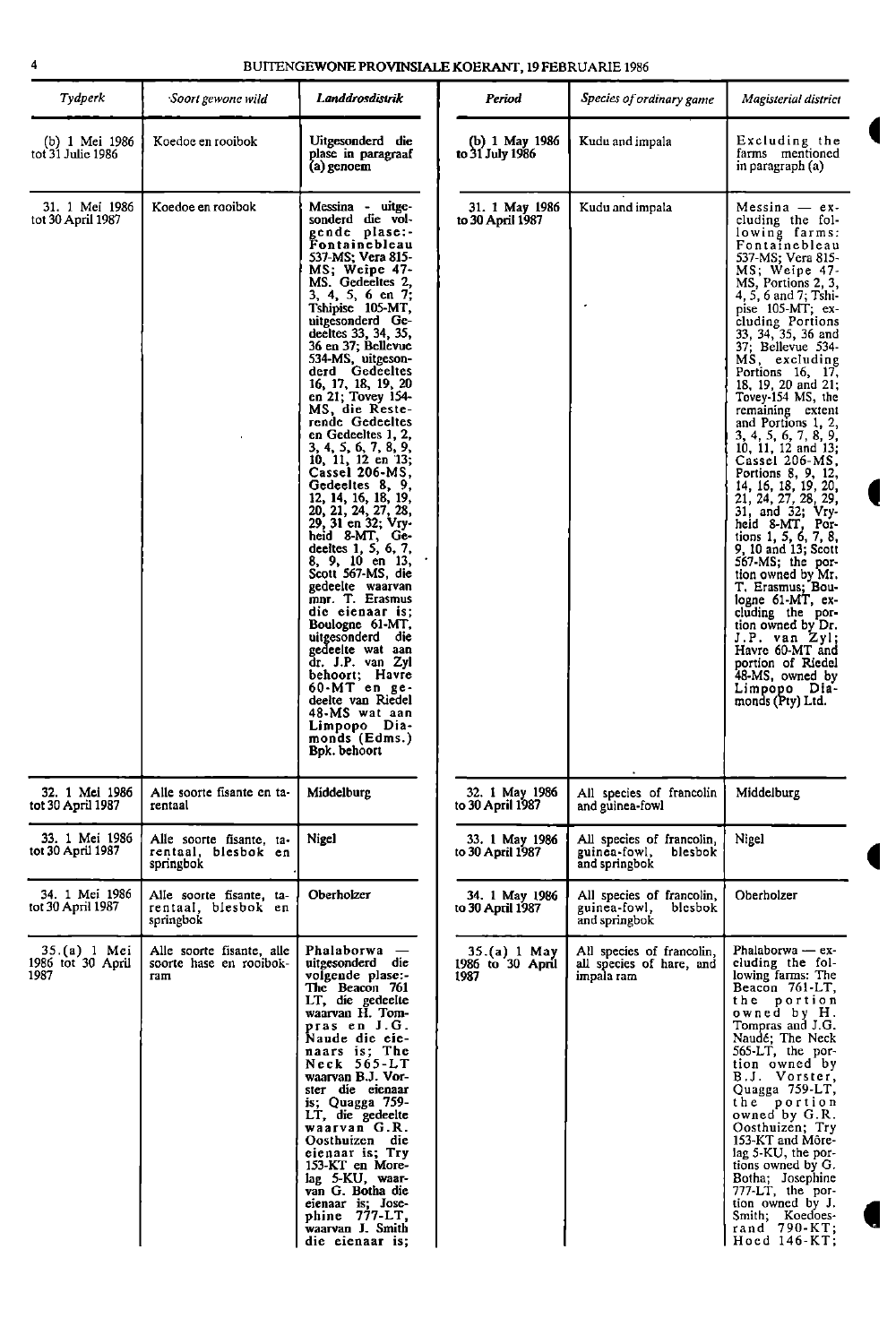| Tydperk                                    | Soort gewone wild                                                 | Landdrosdistrik                                                                                                                                                                                                                                                                                                                                                                                                                                                                                                                                                                                                                                                                                                                                                                                                                                                                                                                                                                                                                                                                                                                                                                                 | Period                                  | Species of ordinary game                                             | Magisterial district                                                                                                                                                                                                                                                                                                                                                                                                                                                                                                                                                                                                                                                                                                                                                                                                                                                                                                                                                                                            |
|--------------------------------------------|-------------------------------------------------------------------|-------------------------------------------------------------------------------------------------------------------------------------------------------------------------------------------------------------------------------------------------------------------------------------------------------------------------------------------------------------------------------------------------------------------------------------------------------------------------------------------------------------------------------------------------------------------------------------------------------------------------------------------------------------------------------------------------------------------------------------------------------------------------------------------------------------------------------------------------------------------------------------------------------------------------------------------------------------------------------------------------------------------------------------------------------------------------------------------------------------------------------------------------------------------------------------------------|-----------------------------------------|----------------------------------------------------------------------|-----------------------------------------------------------------------------------------------------------------------------------------------------------------------------------------------------------------------------------------------------------------------------------------------------------------------------------------------------------------------------------------------------------------------------------------------------------------------------------------------------------------------------------------------------------------------------------------------------------------------------------------------------------------------------------------------------------------------------------------------------------------------------------------------------------------------------------------------------------------------------------------------------------------------------------------------------------------------------------------------------------------|
|                                            |                                                                   | Koedoesrand 790-<br>KT: Hoed 146-<br>KT; Huja 791-KT<br>en Arundel 788-<br>KT, die gedeelte<br>van voorvermelde<br>vier plase waar-<br>van H.L. Hall en<br>Seuns die eie-<br>naars is; Langa-<br>langa 141-KT, die<br>gedeelte waarvan<br>J. Ronge die eie-<br>naar is; Thanker-<br>ton 144-KT, die<br>gedeelte waarvan<br>J.C. Fourie die<br>eienaar is; Schalk<br>3-KU; Grietjie 6-<br>KU en Parsons<br>155-KT, uitgeson-<br>derd Gedeelte 1<br>en die gedeelte<br>waarvan S.S. Bey-<br>ers die eienaar is:<br>Berlin 209-KT;<br>Cambridge 184-<br>KT, uitgesonderd<br>Gedeelte 7;<br>Guernsey 81-KU,<br>Gedeeltes 6 en 14;<br>Liverpool 202-<br>KT, uitgesonderd<br>die gedeelte wat<br>aan C. Steyn be-<br>hoort; Southamp-<br>ton 213 KT; Bly-<br>derus 596-KT;<br>Argyle 46-KU;<br>Opt Goedehoop<br>25-KU; Buf-<br>felsbed 26-KU,<br>die gedeelte wat<br>aan B.J. Booysen<br>behoort; Brussels<br>$168$ -KT, die ge-<br>deelte wat aan H.<br>Duvenhage be-<br>hoort: Glencoe<br>210-KT, die ge-<br>deelte wat aan B.<br>Booysen behoort;<br>Chester 235-KT;<br>Driehoek 417-KT;<br>Antioch 240-KT,<br>uitgesonderd die<br>gedeelte wat aan<br>J.M. Ackerman<br>behoort en Rome<br>185-KT. |                                         |                                                                      | Huja 791-KT and<br>Arundel 788-KT,<br>the portion of the<br>abovementioned<br>four farms, owned<br>by H.L. Hall and<br>Sons; Langalanga<br>141-KT, the por-<br>tion owned by J.<br>Ronge, Thanker-<br>$ton-144$ KT, the<br>portion owned by<br>J.C. Fourie;<br>Schalk 3-KU;<br>Grietjie 6-KU and<br>Parsons 155-KT, ex-<br>cluding Portion 1<br>and the portion<br>owned by S.S.<br>Beyers; Berlin<br>209-KT; Cam-<br>bridge 184-KT,<br>excluding Portion<br>7; Guernsey 81 KU,<br>Portions 6 and 14;<br>Liverpool 202-<br>KT, excluding the<br>portion owned by<br>C. Steyn: Sou-<br>thampton $213$ -KT;<br>Blyderus 596-KT;<br>Argyle 46-KU;<br>Opt Goedehoop<br>25-KU; Buf-<br>felsbed $26-KU$ ,<br>the portion<br>owned by B.J.<br>Booysen; Brussels<br>168-KT, the por-<br>tion owned by H.<br>Duvenhage;<br>Glencoe 210-KT,<br>the portion<br>owned by B.<br>Booysen: Chester<br>235-KT; Driehoek<br>417-KT; Antioch<br>240-KT; excluding<br>the portion<br>owned by J.M.<br>Ackerman and<br>Rome 185-KT. |
| (b) 1 Mei 1986<br>tot 31 Julie 1986        | Rooibokooi                                                        | Uitgesonderd die<br>plase in paragraaf<br>(a) genoem                                                                                                                                                                                                                                                                                                                                                                                                                                                                                                                                                                                                                                                                                                                                                                                                                                                                                                                                                                                                                                                                                                                                            | (b) 1 May 1986<br>to 31 July 1986       | Impala ewe                                                           | Exluding the<br>farms mentioned<br>in paragraph (a)                                                                                                                                                                                                                                                                                                                                                                                                                                                                                                                                                                                                                                                                                                                                                                                                                                                                                                                                                             |
| 36.(a) 1 Mei<br>1986 tot 31 Julie<br>1986  | Rooibok, blesbok en<br>alle soorte hase.                          | Pietersburg.                                                                                                                                                                                                                                                                                                                                                                                                                                                                                                                                                                                                                                                                                                                                                                                                                                                                                                                                                                                                                                                                                                                                                                                    | 36.(a) 1 May<br>1986 to 31 July<br>1986 | Impala, blesbok and all<br>species of hare                           | Pietersburg                                                                                                                                                                                                                                                                                                                                                                                                                                                                                                                                                                                                                                                                                                                                                                                                                                                                                                                                                                                                     |
| (b) 31 Mei 1986<br>tot 31 Julie 1986       | Koedoe.                                                           |                                                                                                                                                                                                                                                                                                                                                                                                                                                                                                                                                                                                                                                                                                                                                                                                                                                                                                                                                                                                                                                                                                                                                                                                 | (b) 31 May 1986<br>to 31 July 1986      | Kudu                                                                 |                                                                                                                                                                                                                                                                                                                                                                                                                                                                                                                                                                                                                                                                                                                                                                                                                                                                                                                                                                                                                 |
| (c) 31 Mei 1986<br>tot 31 Augustus<br>1986 | Alle soorte fisante en ta-<br>rentaal.                            |                                                                                                                                                                                                                                                                                                                                                                                                                                                                                                                                                                                                                                                                                                                                                                                                                                                                                                                                                                                                                                                                                                                                                                                                 | (c). 31 May 1986<br>to 31 August 1986   | All species of francolin<br>and guinea-fowl                          |                                                                                                                                                                                                                                                                                                                                                                                                                                                                                                                                                                                                                                                                                                                                                                                                                                                                                                                                                                                                                 |
| 37. 1 Mei 1986<br>tot 30 April 1987        | Alle soorte fisante, ta-<br>rentaal, gewone duiker<br>en blesbok. | Piet Retief.                                                                                                                                                                                                                                                                                                                                                                                                                                                                                                                                                                                                                                                                                                                                                                                                                                                                                                                                                                                                                                                                                                                                                                                    | 37. 1 May 1986<br>to 30 April 1987      | All species of francolin,<br>guinea-fowl, grey duiker<br>and blesbok | Piet Retief                                                                                                                                                                                                                                                                                                                                                                                                                                                                                                                                                                                                                                                                                                                                                                                                                                                                                                                                                                                                     |
| 38. 31 Mei 1986<br>tot 31 Julie 1986       | Koedoe en rooibok.                                                | Pilgrim's Rest.                                                                                                                                                                                                                                                                                                                                                                                                                                                                                                                                                                                                                                                                                                                                                                                                                                                                                                                                                                                                                                                                                                                                                                                 | 38. 31 May 1986<br>to 31 July 1986      | Kudu and impala                                                      | Pilgrim's Rest                                                                                                                                                                                                                                                                                                                                                                                                                                                                                                                                                                                                                                                                                                                                                                                                                                                                                                                                                                                                  |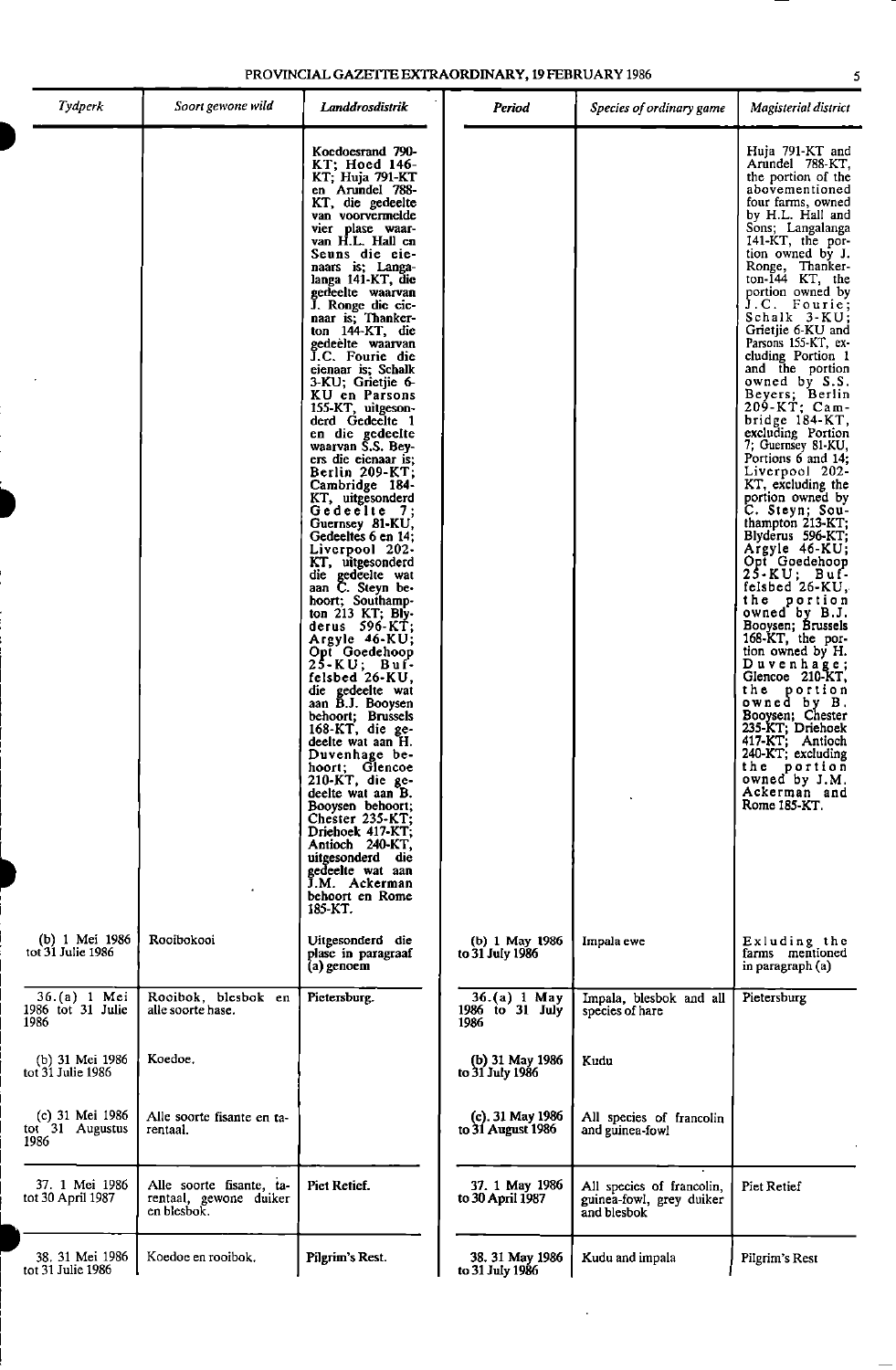| <b>Tyaperk</b>                            | Soort gewone wild                                                                                                                | Landdrosdistrik                                                                                                                                                                                                 | Period                                   | Species of ordinary game                                                                                                                     | Magisterial district                                                                                                                                                                       |
|-------------------------------------------|----------------------------------------------------------------------------------------------------------------------------------|-----------------------------------------------------------------------------------------------------------------------------------------------------------------------------------------------------------------|------------------------------------------|----------------------------------------------------------------------------------------------------------------------------------------------|--------------------------------------------------------------------------------------------------------------------------------------------------------------------------------------------|
| 39. 1 Mei 1986<br>tot 30 April 1987       | Alle soorte fisante, ta-<br>rentaal, blesbok en<br>springbok.                                                                    | Potchefstroom.                                                                                                                                                                                                  | 39. 1 May 1986<br>to 30 April 1987       | All species of francolin,<br>guinea-fowl,<br>blesbok<br>and springbok                                                                        | Potchefstroom.                                                                                                                                                                             |
| 40.(a) 1 Mei<br>1986 tot 30 April<br>1987 | Alle soorte fisante, ta-<br>rentaal, alle soorte hase,<br>sebra, bosbok, blouwil-<br>debees, blesbok, rooi-<br>bok en springbok. | Potgietersrus.                                                                                                                                                                                                  | 40.(a) 1 May<br>1986 to 30 April<br>1987 | All species of francolin,<br>guinea-fowl, all species<br>of hare, zebra, bush-<br>buck, blue wildebeest,<br>blesbok, impala and<br>springbok | Potgietersrus.                                                                                                                                                                             |
| $(b)$ 1 Junie 1986<br>tot 31 Julie 1986   | Koedoe.                                                                                                                          |                                                                                                                                                                                                                 | (b) 1 June 1986<br>to 31 July 1986       | Kudu                                                                                                                                         |                                                                                                                                                                                            |
| 41. 1 Mei 1986<br>tot 31 Augustus<br>1986 | Alle soorte fisante, ta-<br>rentaal, alle soorte hase,<br>blesbok en springbok.                                                  | Randburg.                                                                                                                                                                                                       | 41. 1 May 1986<br>to 31 August 1986      | All species of francolin,<br>guinea-towl, all species<br>of hare, blesbok and<br>springbok                                                   | Randburg.                                                                                                                                                                                  |
| 42. 1 Mei 1986<br>tot 31 Augustus<br>1986 | Alle soorte fisante, ta-<br>rentaal, alle soorte hase,<br>blesbok en springbok.                                                  | Randfontein.                                                                                                                                                                                                    | 42. 1 May 1986<br>to 31 August 1986      | All species of francolin,<br>guinea-fowl, all species<br>of hare, blesbok and<br>springbok                                                   | Randfontein.                                                                                                                                                                               |
| 43. 1 Mei 1986<br>tot 31 Augustus<br>1986 | Alle soorte fisante, ta-<br>rentaal, alle soorte hase,<br>blesbok en springbok.                                                  | Roodepoort.                                                                                                                                                                                                     | 43. 1 May 1986<br>to 31 August 1986      | All species of francolin,<br>guinea-fowl, all species<br>of hare, blesbok and<br>springbok                                                   | Roodepoort.                                                                                                                                                                                |
| 44. 1 Mei 1986<br>tot 31 Augustus<br>1986 | Alle soorte fisante.                                                                                                             | Rüstenburg.                                                                                                                                                                                                     | 44. 1 May 1986<br>to 31 August 1986      | All species of francolin                                                                                                                     | Rustenburg.                                                                                                                                                                                |
| 45. 1 Mei 1986<br>tot 30 April 1987       | Alle soorte fisante, ge-<br>wone tarentaal, alle<br>soorte hase, bosbok,<br>koedoe, blesbok en<br>rooibok.                       | Soutpansberg.                                                                                                                                                                                                   | 45. 1 May 1986<br>to 30 April 1987       | All species of francolin,<br>helmeted<br>guinea-fowl,<br>all species of hare, bush-<br>buck, kudu, blesbok and<br>impala                     | Soutpansberg.                                                                                                                                                                              |
| 46. 1 Mei 1986<br>tot 31 Augustus<br>1986 | Alle soorte fisante, ta-<br>rentaal, alle soorte hase,<br>blesbok en springbok.                                                  | Springs.                                                                                                                                                                                                        | 46. 1 May 1986<br>to 31 August 1986      | All species of francolin,<br>guinea-fowl, all species<br>of hare, blesbok and<br>springbok                                                   | Springs.                                                                                                                                                                                   |
| 47. 1 Mei 1986<br>tot 30 April 1987       | Alle soorte fisante, ta-<br>rentaal, blesbok en<br>springbok.                                                                    | Standerton.                                                                                                                                                                                                     | 47. 1 May 1986<br>to 30 April 1987       | All species of francolin,<br>guinea-fowl, blesbok<br>and springbok                                                                           | Standerton.                                                                                                                                                                                |
| 48.(a) 1 Mei<br>1986 tot 30 April<br>1987 | Alle soorte fisante.                                                                                                             | Swartruggens:                                                                                                                                                                                                   | 48.(a) 1 May<br>1986 to 30 April<br>1987 | All species of francolin                                                                                                                     | Swartruggens.                                                                                                                                                                              |
| (b) 31 Mei 1986<br>tot 31 Julie 1986      | Koedoe en rooibok.                                                                                                               | (b) In die ge-<br>bied noord van<br>die Rustenburg-<br>Swartruggens-<br>Zeerust Provin-<br>siale Pad (R27).                                                                                                     | (b) 31 May 1986<br>to 31 July 1986       | Kudu and impala                                                                                                                              | In the area to the<br>north of the Rus-<br>tenburg-Swartrug-<br>gens-Zeerust pro-<br>vincial road.<br>(R27)                                                                                |
| 49.(a) 1 Mei<br>1986 tot 30 April<br>1987 | Alle soorte fisante en ta-<br>rentaal.                                                                                           | Thabazimbi: Uit-<br>gesonderd die<br>volgende plase:<br>Brosdoornhoek<br>433-KQ, uitgeson-<br>derd die gedeeltes<br>waarvan C J van<br>der Merwe en An-<br>nandale die eie-<br>naars is en Bata-<br>via 176-KP. | 49.(a) 1 May<br>1986 to 30 April<br>1987 | All species of francolin<br>and guinea-fowl                                                                                                  | Thabazimbi — ex-<br>cluding the fol-<br>lowing farms:<br>Brosdoornhoek<br>$433-KQ$ , exclud-<br>ing the portion<br>owned by C.J. van<br>der Merwe and<br>Annandale; and<br>Batavia 176-KP. |
| (b) 15 Mei 1986<br>tot 31 Maart 1987      | Rooibokram.                                                                                                                      | Uitgesonderd die<br>plase in paragraaf<br>$(a)$ genoem.                                                                                                                                                         | (b) 15 May 1986<br>to 31 March 1987      | Impala ram                                                                                                                                   | Excluding the<br>farms mentioned<br>in paragraph (a).                                                                                                                                      |
| (c) 15 Mei 1986                           | Roojbokooi.                                                                                                                      | Uitgesonderd die                                                                                                                                                                                                | (c) 15 May 1986<br>to 31 August 1986     | Impala ewe                                                                                                                                   | Excluding the                                                                                                                                                                              |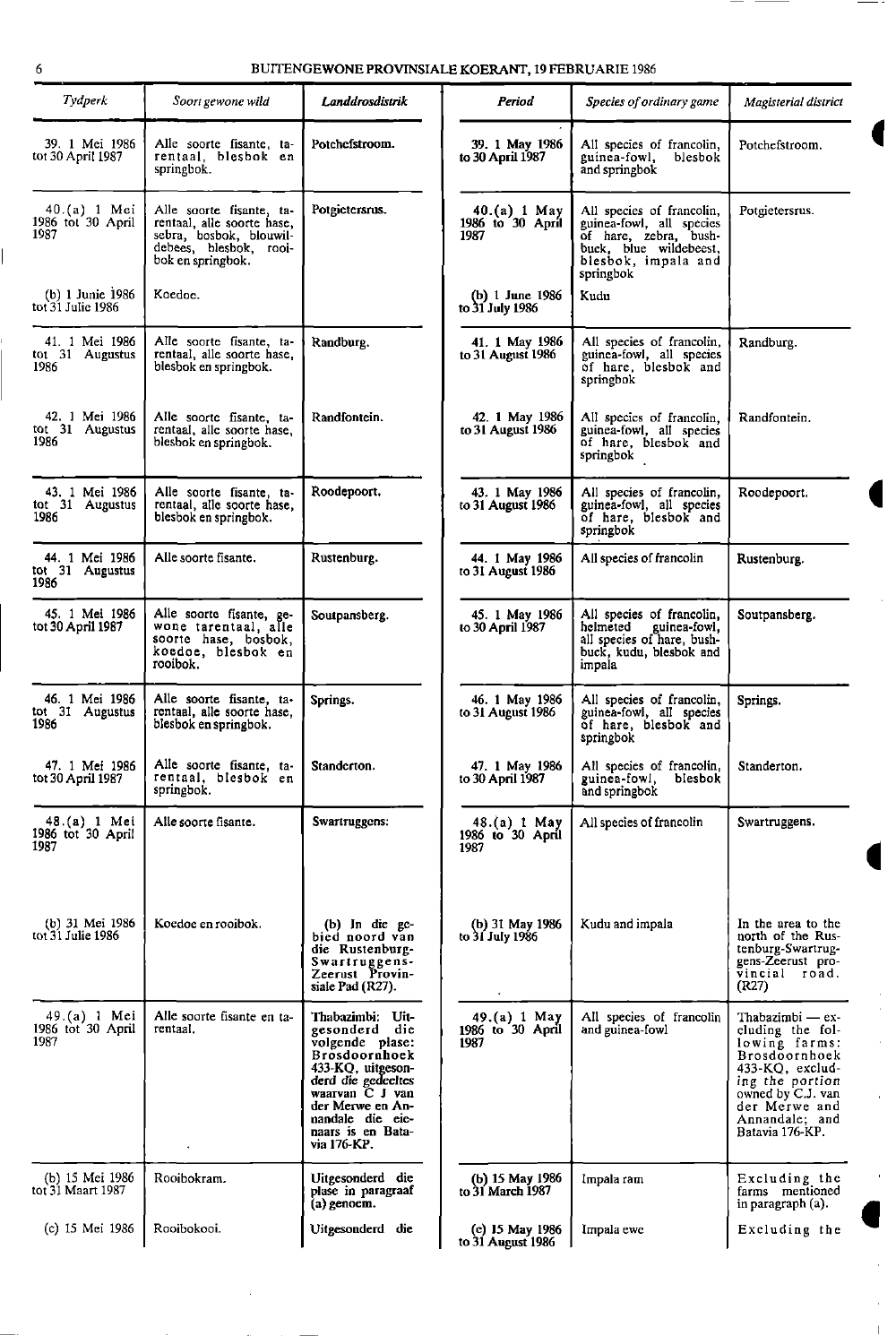| <b>Tyaperk</b>                                  | Soort gewone wild                                                                                       | Landdrosdistrik                                                                                                                                                                                                                                                                        | Period                                       | Species of ordinary game                                                                                              | Magisterial district                                                                                                                                                                                                                                                       |
|-------------------------------------------------|---------------------------------------------------------------------------------------------------------|----------------------------------------------------------------------------------------------------------------------------------------------------------------------------------------------------------------------------------------------------------------------------------------|----------------------------------------------|-----------------------------------------------------------------------------------------------------------------------|----------------------------------------------------------------------------------------------------------------------------------------------------------------------------------------------------------------------------------------------------------------------------|
| tot 31 Augustus<br>1986                         |                                                                                                         | plase in paragraaf<br>(a) genoem.                                                                                                                                                                                                                                                      |                                              |                                                                                                                       | farms mentioned<br>in paragraph (a).                                                                                                                                                                                                                                       |
| (d) 31 Mei 1986<br>tot 31 Julie 1986            | Koedoc.                                                                                                 | Uitgesonderd die<br>plase in paragraaf<br>$(a)$ genoem.                                                                                                                                                                                                                                | (d) 31 May 1986<br>to 31 July 1986           | Kudu                                                                                                                  | Excluding the<br>farms mentioned<br>in paragraph (a).                                                                                                                                                                                                                      |
| $50.(a)$ 1 Mei<br>1986 tot 30 April<br>1987     | Blesbok en springbok.                                                                                   | Vanderbijlpark.                                                                                                                                                                                                                                                                        | 50.(a) 1 May<br>1986 to 30 April<br>1987     | Blesbok and springbok                                                                                                 | Vanderbijlpark.                                                                                                                                                                                                                                                            |
| (b) 1 Mei 1986<br>tot 31 Julie 1986             | Alle soorte fisante en ta-<br>rentaal.                                                                  |                                                                                                                                                                                                                                                                                        | (b) $1$ May 1986<br>to 31 July 1986          | All species of francolin<br>and guinea-fowl                                                                           |                                                                                                                                                                                                                                                                            |
| 51.(a) 31 Mei<br>1986 tot 31 Augus-<br>tus 1986 | Alle soorte fisante en ta-<br>rentaal.                                                                  | Ventersdorp.                                                                                                                                                                                                                                                                           | $51.(a) 31$ May<br>1986 to 31 August<br>1986 | All species of francolin<br>and guinea-fowl                                                                           | Ventersdorp.                                                                                                                                                                                                                                                               |
| (b) 1 Mei 1986<br>tot 31 Julie 1986             | Blesbok, springbok en<br>alle soorte hase.                                                              |                                                                                                                                                                                                                                                                                        | (b) $1$ May 1986<br>to 31 July 1986          | Blesbok, springbok and<br>all species of hare                                                                         |                                                                                                                                                                                                                                                                            |
| 52.(a) 1 Mei<br>1986 tot 30 April<br>1987       | Blesbok en springbok.                                                                                   | Vereeniging.                                                                                                                                                                                                                                                                           | 52.(a) 1 May<br>1986 to 30 April<br>1987     | Blesbok and springbok                                                                                                 | Vereeniging.                                                                                                                                                                                                                                                               |
| (b) 1 Mei 1986<br>tot 31 Julie 1986             | Alle soorte fisante en ta-<br>rentaal.                                                                  |                                                                                                                                                                                                                                                                                        | (b) 1 May 1986<br>to 31 July 1986            | All species of francolin<br>and guinea-fowl                                                                           |                                                                                                                                                                                                                                                                            |
| 53. 1 Mei 1986<br>tot 30 April 1987             | Alle soorte fisante, ta-<br>rentaal, blesbok en<br>springbok.                                           | Volksrust.                                                                                                                                                                                                                                                                             | 53. 1 May 1986<br>to 30 April 1987           | All species of francolin,<br>guinea-fowl.<br>blesbok<br>and springbok                                                 | Volksrust.                                                                                                                                                                                                                                                                 |
| 54.(a) 1 Mei<br>1986 tot 30 April<br>1987       | Alle soorte fisante, bles-<br>bok en springbok.                                                         | Wakkerstroom.                                                                                                                                                                                                                                                                          | 54.(a) 1 May<br>1986 to 30 April<br>1987     | All species of francolin,<br>blesbok and springbok                                                                    | Wakkerstroom.                                                                                                                                                                                                                                                              |
| (b) 1 Mei 1986<br>tot 31 Augustus<br>1986       | Tarentaal en gewone<br>duiker.                                                                          |                                                                                                                                                                                                                                                                                        | (b) 1 May 1986<br>to 31 August 1986          | Guinea-fowl and grey<br>duiker                                                                                        |                                                                                                                                                                                                                                                                            |
| 55. 1 Junie 1986<br>tot 30 Junie 1986           | Alle soorte fisante, rooi-<br>bok en koedoekoei.                                                        | Warmbad: Uitge-<br>sonderd die vol-<br>gende plase: Buf-<br>felsdrift 179-JR<br>Gedeeltes 9 tot<br>26: Rust-de-Win-<br>ter 180-JR, Ge-<br>deeltes 1 tot 92;<br>Rust-de-Winter<br>178-JR, Gedeeltes<br>110 tot 193 buite-<br>veld en Zaagkuil-<br>drift 46-JR, Ge-<br>deeltes 4 tot 28. | 55. 1 June 1986<br>to 30 June 1986           | All species of francolin,<br>impala, and kudu cow                                                                     | Warmbaths - ex-<br>cluding the fol-<br>lowing land: Buf-<br>felsdrift 179-JR,<br>Portions 9 to 26;<br>Rust de Winter<br>180-JR, Portions 1<br>to 92; Rust de<br>Winter 178-JR.<br>Portions 110-193<br>outer pasturage;<br>and Zaagkuildrift<br>46-JR, Portions 4<br>to 28. |
| $56.(a) 1$ Mei<br>1986 tot 30 April<br>1987     | Alle soorte fisante, ta-<br>rentaal, alle soorte hase,<br>blouwildebees, bosbok,<br>blesbok en rooibok. | Waterberg: Uit-<br>gesonderd die<br>volgende plase:<br>Groenfontein<br>141-LQ; Ehren-<br>breitstein 525-LQ;<br>Rietspruit 527-<br>LQ; Baviaans-<br>hoek $599-LQ$ en<br>Rietspruit 412-<br>KR.                                                                                          | 56.(a) 1 May<br>1986 to 30 April<br>1987     | All species of francolin,<br>guinea-fowl, all species<br>of hare, blue wildebeest,<br>bushbuck, blesbok and<br>impala | Waterberg $-$ ex-<br>cluding the fol-<br>lowing farms:<br>Groenfontein<br>141-LQ; Ehren-<br>breitstein 525-LQ;<br>Rietspruit 427-<br>LQ; Baviaans-<br>hoek 599-LQ, and<br>Rietspruit 412-<br>KR.                                                                           |
| (b) 31 Mei 1986<br>tot 31 Julie 1986            | Koedoe.                                                                                                 | Uitgesonderd die<br>plase in paragraaf<br>$(a)$ genoem.                                                                                                                                                                                                                                | (b) 31 May 1986<br>to 31 July 1986           | Kudu                                                                                                                  | Excluding the<br>farms mentioned<br>in paragraph (a).                                                                                                                                                                                                                      |
| 57. 1 Mei 1986<br>tot 30 April 1987             | Alle soorte fisante, ta-<br>rentaal, alle soorte hase,<br>gewone duiker en bles-<br>bok.                | Waterval Boven.                                                                                                                                                                                                                                                                        | 57. 1 May 1986<br>to 30 April 1987           | All species of francolin,<br>guinea-fowl, all species<br>of hare, grey duiker and<br>blesbok                          | Waterval Boven.                                                                                                                                                                                                                                                            |
| 58. 1 Mei 1986<br>tot 31 Augustus<br>1986       | Alle soorte fisante, ta-<br>rentaal, alle soorte hase,<br>blesbok en springbok.                         | Westonaria.                                                                                                                                                                                                                                                                            | 58. 1 May 1986<br>to 31 August 1986          | All species of francolin,<br>guinea-fowl, all species                                                                 | Westonaria.                                                                                                                                                                                                                                                                |

| Soort gewone wild                                                                                       | Landdrosdistrik                                                                                                                                                                                                                                                                             | Period                                     | Species of ordinary game                                                                                              | Magisterial district                                                                                                                                                                                                                                                              |
|---------------------------------------------------------------------------------------------------------|---------------------------------------------------------------------------------------------------------------------------------------------------------------------------------------------------------------------------------------------------------------------------------------------|--------------------------------------------|-----------------------------------------------------------------------------------------------------------------------|-----------------------------------------------------------------------------------------------------------------------------------------------------------------------------------------------------------------------------------------------------------------------------------|
|                                                                                                         | plase in paragraaf<br>(a) genoem.                                                                                                                                                                                                                                                           |                                            |                                                                                                                       | farms mentioned<br>in paragraph (a).                                                                                                                                                                                                                                              |
| Koedoc.                                                                                                 | Uitgesonderd die<br>plase in paragraaf<br>$(a)$ genoem.                                                                                                                                                                                                                                     | (d) 31 May 1986<br>to 31 July 1986         | Kudu                                                                                                                  | Excluding the<br>farms mentioned<br>in paragraph (a).                                                                                                                                                                                                                             |
| Blesbok en springbok.                                                                                   | Vanderbijlpark.                                                                                                                                                                                                                                                                             | 50.(a) 1 May<br>1986 to 30 April<br>1987   | Blesbok and springbok                                                                                                 | Vanderbijlpark.                                                                                                                                                                                                                                                                   |
| Alle soorte fisante en ta-<br>rentaal.                                                                  |                                                                                                                                                                                                                                                                                             | (b) 1 May 1986<br>to 31 July 1986          | All species of francolin<br>and guinea-fowl                                                                           |                                                                                                                                                                                                                                                                                   |
| Alle soorte fisante en ta-<br>rentaal.                                                                  | Ventersdorp.                                                                                                                                                                                                                                                                                | 51.(a) 31 May<br>1986 to 31 August<br>1986 | All species of francolin<br>and guinea fowl                                                                           | Ventersdorp.                                                                                                                                                                                                                                                                      |
| Blesbok, springbok en<br>alle soorte hase.                                                              |                                                                                                                                                                                                                                                                                             | (b) 1 May 1986<br>to 31 July 1986          | Blesbok, springbok and<br>all species of hare                                                                         |                                                                                                                                                                                                                                                                                   |
| Blesbok en springbok.                                                                                   | Vereeniging.                                                                                                                                                                                                                                                                                | 52.(a) 1 May<br>1986 to 30 April<br>1987   | Blesbok and springbok                                                                                                 | Vereeniging.                                                                                                                                                                                                                                                                      |
| Alle soorte fisante en ta-<br>rentaal.                                                                  |                                                                                                                                                                                                                                                                                             | (b) 1 May 1986<br>to 31 July 1986          | All species of francolin<br>and guinea-fowl                                                                           |                                                                                                                                                                                                                                                                                   |
| Alle soorte fisante, ta-<br>rentaal, blesbok en<br>springbok.                                           | Volksrust.                                                                                                                                                                                                                                                                                  | 53. 1 May 1986<br>to 30 April 1987         | All species of francolin,<br>guinea-fowl.<br>blesbok<br>and springbok                                                 | Volksrust.                                                                                                                                                                                                                                                                        |
| Alle soorte fisante, bles-<br>bok en springbok.                                                         | Wakkerstroom.                                                                                                                                                                                                                                                                               | 54.(a) 1 May<br>1986 to 30 April<br>1987   | All species of francolin,<br>blesbok and springbok                                                                    | Wakkerstroom.                                                                                                                                                                                                                                                                     |
| Tarentaal en gewone<br>duiker.                                                                          |                                                                                                                                                                                                                                                                                             | (b) 1 May 1986<br>to 31 August 1986        | Guinea-fowl and grey<br>duiker                                                                                        |                                                                                                                                                                                                                                                                                   |
| Alle soorte fisante, rooi-<br>bok en koedoekoei.                                                        | Warmbad: Uitge-<br>sonderd die vol-<br>gende plase: Buf-<br>felsdrift 179-JR<br>Gedeeltes 9 tot<br>26: Rust-de-Win-<br>ter $180$ -JR, Ge-<br>deeltes 1 tot 92:<br>Rust-de-Winter<br>178-JR, Gedeeltes<br>110 tot $193$ buite-<br>veld en Zaagkuil-<br>drift 46-JR, Ge-<br>deeltes 4 tot 28. | 55. 1 June 1986<br>to 30 June 1986         | All species of francolin,<br>impala, and kudu cow                                                                     | Warmbaths — ex-<br>cluding the fol-<br>lowing land: Buf-<br>felsdrift 179-JR,<br>Portions 9 to 26;<br>Rust de Winter<br>180-JR, Portions 1<br>to 92; Rust de<br>Winter 178-JR.<br><b>Portions 110-193</b><br>outer pasturage;<br>and Zaagkuildrift<br>46-JR, Portions 4<br>to 28. |
| Alle soorte fisante, ta-<br>rentaal, alle soorte hase,<br>blouwildebees. bosbok.<br>blesbok en rooibok. | Waterberg: Uit-<br>gesonderd die<br>volgende plase:<br>Groenfontein<br>$141-LQ$ ; Ehren-<br>breitstein $525-LQ$ ;<br>Rietspruit 527-<br>LQ: Baviaans-<br>hoek $599-LQ$ en<br>Rietspruit 412-<br>KR.                                                                                         | 56.(a) 1 May<br>1986 to 30 April<br>1987   | All species of francolin,<br>guinea-fowl, all species<br>of hare, blue wildebeest,<br>bushbuck, blesbok and<br>impala | Waterberg - ex-<br>cluding the fol-<br>lowing farms:<br>Groenfontein<br>141-LQ; Ehren-<br>breitstein $525-LQ$ ;<br>Rietspruit 427-<br>LQ; Baviaans-<br>hoek 599-LQ, and<br>Rietspruit 412-<br>KR.                                                                                 |
| Koedoe.                                                                                                 | Uitgesonderd die<br>plase in paragraaf<br>$(a)$ genoem.                                                                                                                                                                                                                                     | (b) 31 May 1986<br>to 31 July 1986         | Kudu                                                                                                                  | Excluding the<br>farms mentioned<br>in paragraph (a).                                                                                                                                                                                                                             |
| Alle soorte fisante, ta-<br>rentaal, alle soorte hase,<br>gewone duiker en bles-<br>bok.                | Waterval Boven.                                                                                                                                                                                                                                                                             | 57. 1 May 1986<br>to 30 April 1987         | All species of francolin,<br>guinea-fowl, all species<br>of hare, grey duiker and<br>blesbok                          | Waterval Boven.                                                                                                                                                                                                                                                                   |
| Alle soorte fisante, ta-<br>rentaal, alle soorte hase,<br>blesbok en springbok.                         | Westonaria.                                                                                                                                                                                                                                                                                 | 58. 1 May 1986<br>to 31 August 1986        | All species of francolin,<br>guinea-fowl, all species                                                                 | Westonaria.                                                                                                                                                                                                                                                                       |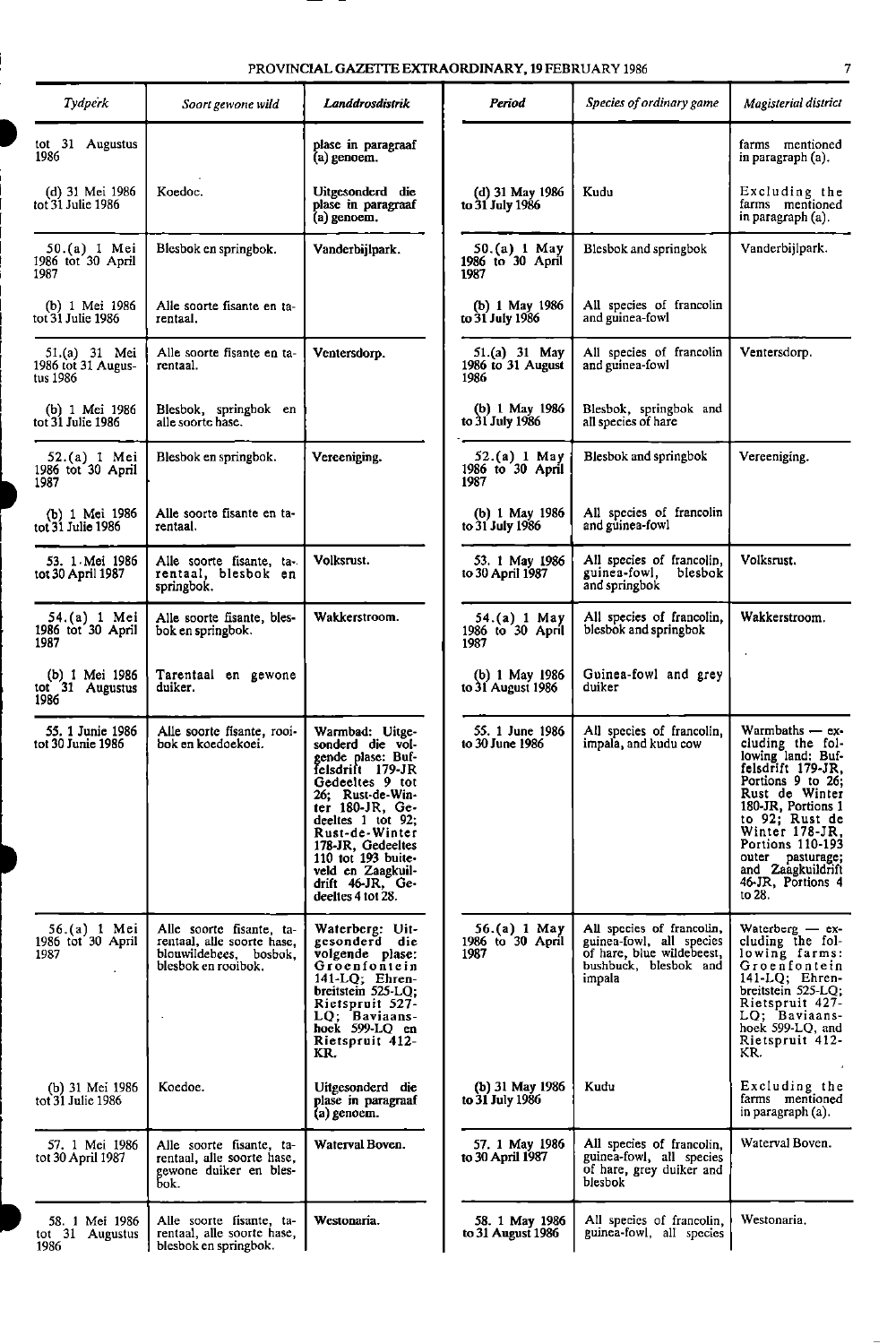| Tydperk                             | Soort gewone wild                                                               | Landdrosdistrik | Period                             | Species of ordinary game                                                                                                        | Magisterial district |
|-------------------------------------|---------------------------------------------------------------------------------|-----------------|------------------------------------|---------------------------------------------------------------------------------------------------------------------------------|----------------------|
| 59. 1 Mei 1986<br>tot 30 April 1987 | Alle soorte fisante, ta-<br>rentaal, alle soorte hase.<br>blesbok en springbok. | Witbank.        | 59. 1 May 1986<br>to 30 April 1987 | of hare, blesbok and<br>springbok<br>All species of francolin,<br>guinea-fowl, all species<br>of hare, blesbok and<br>springbok | Witbank.             |
| 60. 1 Mei 1986<br>tot 31 Julie 1986 | Blesbok en springbok.                                                           | Wolmaransstad.  | 60. 1 May 1986<br>to 31 July 1986  | Blesbok and springbok                                                                                                           | Wolmaransstad.       |

à, J.

 $\bar{\bar{1}}$  $\mathbf{r}$ 

à.

 $\ddot{\phantom{0}}$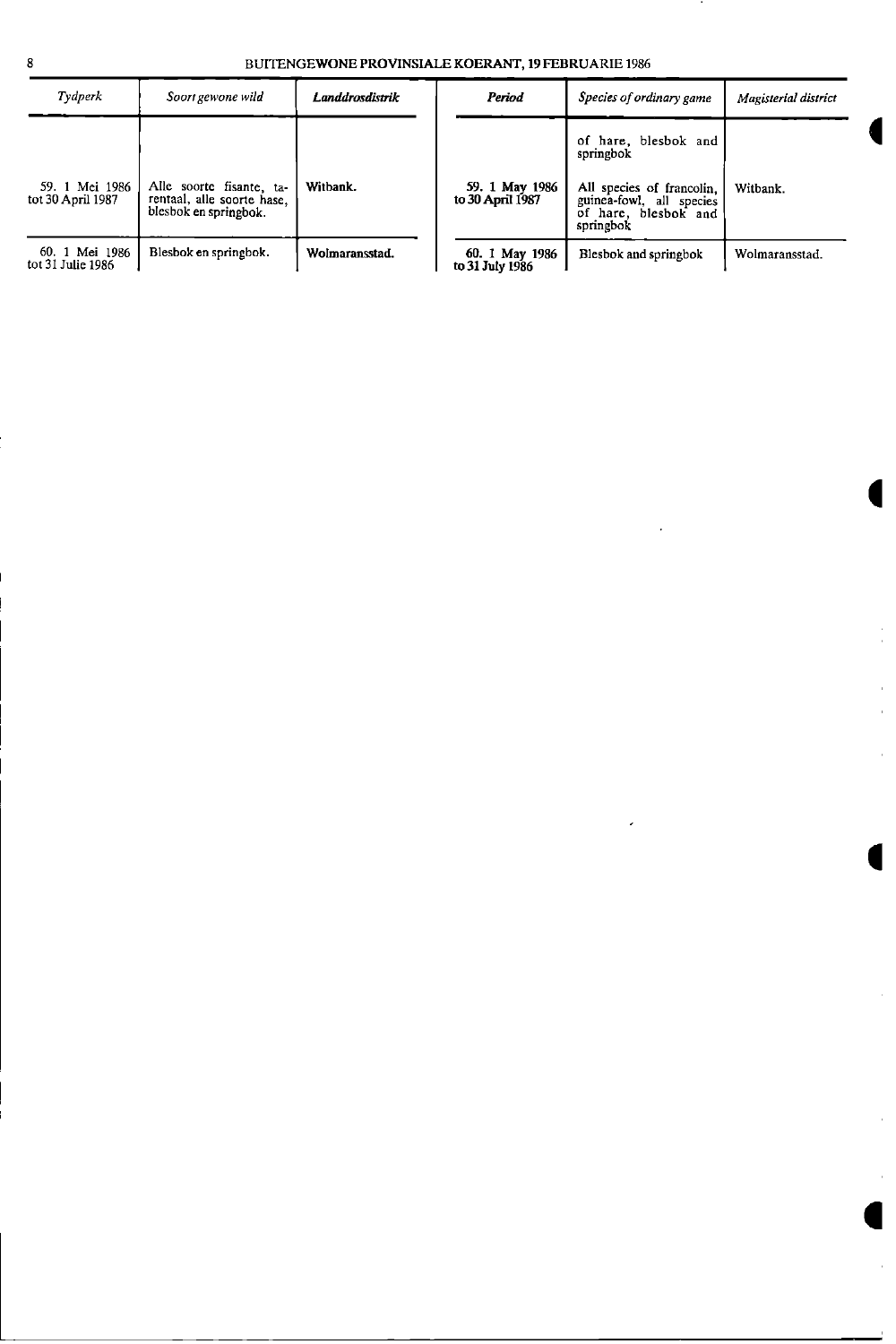l,

# IS NIE GEJAG MAG WORD

| <b>Tydperk</b>                                   | Soort gewone wild                                                           | Landdrosdistrik                                | Period                                      | Species of ordinary game                                                                                        | Magisterial district                            |
|--------------------------------------------------|-----------------------------------------------------------------------------|------------------------------------------------|---------------------------------------------|-----------------------------------------------------------------------------------------------------------------|-------------------------------------------------|
| 1 (a) 1 Mei 1986<br>tot 31 Augustus<br>1986      | Kransduif.                                                                  | Alle landdrosdi-<br>strikte in Trans-<br>vaal. | $1.(a) 1$ May<br>1986 to 31 August<br>1986  | Rock Pigeon                                                                                                     | All magisterial<br>districts in Trans-<br>vaal. |
| (b) $1$ Januarie<br>1987 tot 30 April<br>1987    | Kransduif.                                                                  | Alle landdrosdi-<br>strikte in Trans-<br>vaal. | (b) I January<br>1987 to 30 April<br>1987   | Rock Pigeon                                                                                                     | All magisterial<br>districts in Trans-<br>vaal. |
| 2. 1 Julie 1986<br>tot 31 Augustus<br>1986       | Wildemakou,<br>kolgans.<br>rooibek-<br>geelbekeend,<br>eend en bleshoender. | Alle landdrosdi-<br>strikte in Trans-<br>vaal. | 2. 1 July 1986 to<br><b>31 August 1986</b>  | Spur-winged goose,<br>Egyptian goose, vellow-<br>billed duck, red-billed<br>teal and red-knobbed<br><b>CODI</b> | All magisterial<br>districts in Trans-<br>vaal. |
| $3.(a) 31$ Mei<br>1986 tot 31 Augus-<br>tus 1986 | Alle soorte fisante en ta-<br>rentaal.                                      | Alberton.                                      | $3.(a) 31$ May<br>1986 to 31 August<br>1986 | All species of francolin<br>and guinea-fowl                                                                     | Alberton.                                       |
| (b) 1 Mei 1986<br>tot 31 Julie 1986              | Alle soorte hase, bles-<br>bok en springbok.                                |                                                | (b) 1 May 1986<br>to 31 July 1986           | All species of hare, bles-<br>bok and springbok                                                                 |                                                 |
| 4.(a) 31 Mei<br>1986 tot 31 Augus-<br>tus 1986   | Alle soorte fisante en ta-<br>rentaal.                                      | Amersfoort.                                    | $4.(a) 31$ May<br>1986 to 31 August<br>1986 | All species of francolin<br>and guinea-fowl                                                                     | Amersfoort.                                     |
| (b) 1 Mei 1986<br>tot 31 Julie 1986              | Blesbok en springbok.                                                       |                                                | (b) $1$ May 1986<br>to 31 July 1986         | Blesbok and springbok                                                                                           |                                                 |
| 5.(a) 31 Mei<br>1986 tot 31 Augus-<br>tus 1986   | Alle soorte fisante en ta-<br>rentaal.                                      | Balfour.                                       | 5.(a) 31 May<br>1986 to 31 August<br>1986   | All species of francolin<br>and guinea-fowl                                                                     | Balfour.                                        |
| (b) 1 Mei 1986<br>tot 31 Julie 1986              | Blesbok en springbok.                                                       |                                                | (b) 1 May 1986<br>to 31 July 1986           | Blesbok and springbok                                                                                           |                                                 |
| 6.(a) 31 Mei<br>1986 tot 31 Augus-<br>tus 1986   | Alle soorte fisante en ta-<br>rentaal.                                      | Barberton.                                     | 6.(a) 31 May<br>1986 to 31 August<br>1986   | All species of francolin<br>and guinea-fowl                                                                     | Barberton.                                      |
| (b) 1 Mei 1986<br>tot 31 Julie 1986              | Gewone duiker en rooi-<br>bok.                                              |                                                | (b) 1 May 1986<br>to 31 July 1986           | Grey duiker and impala                                                                                          |                                                 |
| 7.(a) 31 Mei<br>1986 tot 31 Augus-<br>tus 1986   | Alle soorte fisante en ta-<br>rentaal.                                      | Belfast.                                       | 7.(a) 31 May<br>1986 to 31 August<br>1980   | All species of francolin<br>and guinea-fowl                                                                     | Belfast.                                        |
| (b) 1 Mei 1986<br>tot 31 Julie 1986              | Alle soorte hase, ge-<br>wone duiker en blesbok.                            |                                                | (b) 1 May 1986<br>to 31 July 1986           | All species of hare, grey<br>duiker and blesbok                                                                 |                                                 |
| 8 (a) 31 Mei<br>1986 tot 31 Augus-<br>tus 1986   | Alle soorte fisante en ta-<br>rentaal.                                      | Benoni.                                        | 8.(a) 31 May<br>1986 to 31 August<br>1986   | All species of francolin<br>and guinea-fowl                                                                     | Benoni.                                         |
| (b) 1 Mei 1986<br>tot 31 Julie 1986              | Alle soorte hase, bles-<br>bok en springbok.                                |                                                | (b) 1 May 1986<br>to 31 July 1986           | All species of hare, bles-<br>bok and springbok                                                                 |                                                 |
| 9.(a) 31 Mei<br>1986 tot 31 Augus-<br>tus 1986   | Alle soorte fisante en ta-<br>rentaal.                                      | Bethal.                                        | 9.(a) 31 May<br>1986 to 31 August<br>1986   | All species of francolin<br>and guinea-fowl                                                                     | Bethal.                                         |
| (b) 1 Mei 1986<br>tot 31 Julie 1986              | Blesbok.                                                                    |                                                | (b) 1 May 1986<br>to 31 July 1986           | <b>Blesbok</b>                                                                                                  |                                                 |
| 10. 1 Mei 1986<br>tot 31 Julie 1986              | Blesbok, springbok en<br>rooibok.                                           | Bloemhof.                                      | $10.1$ May 1986<br>to 31 July 1986          | Blesbok, springbok and<br>impala                                                                                | Bloemhof.                                       |
| 11.(a) 31 Mei                                    | Alle soorte fisante en ta-<br>rentaal.                                      | Boksburg.                                      | 11.(a) 31 May                               | All species of francolin<br>and guinea-fowl                                                                     | Boksburg.                                       |

#### BYLAE II SCHEDULE II

# SOORTE GEWONE WILD WAT GEDURENDE SE-<br>KERE TYDPERKE IN SEKERE GEBIEDE DEUR HUNTED BY A PERSON WHO IS NOT THE OWNER IEMAND WAT NIE DIE EIENAAR VAN DIE GROND | OF THE LAND DURING CERTAIN PERIODS IN CER-

| <b>Tydperk</b>                             | Soort gewone wild                                                           | Landdrosdistrik                                | Period                                      | Species of ordinary game                                                                                 | Magisterial district                            |
|--------------------------------------------|-----------------------------------------------------------------------------|------------------------------------------------|---------------------------------------------|----------------------------------------------------------------------------------------------------------|-------------------------------------------------|
| 1 (a) 1 Mei 1986<br>t 31 Augustus<br>86    | Kransduif.                                                                  | Alle landdrosdi-<br>strikte in Trans-<br>vaal. | 1.(a) 1 May<br>1986 to 31 August<br>1986    | Rock Pigeon                                                                                              | All magisterial<br>districts in Trans-<br>vaal. |
| (b) 1 Januarie<br>87 tot 30 April          | Kransduif.                                                                  | Alle landdrosdi-<br>strikte in Trans-<br>vaal. | (b) 1 January<br>1987 to 30 April<br>1987   | Rock Pigeon                                                                                              | All magisterial<br>districts in Trans-<br>vaal. |
| 2. 1 Julie 1986<br>1 31 Augustus<br>86     | Wildemakou,<br>kolgans.<br>geelbekeend,<br>rooibek-<br>eend en bleshoender. | Alle landdrosdi-<br>strikte in Trans-<br>vaal. | 2. 1 July 1986 to<br><b>31 August 1986</b>  | Spur-winged goose,<br>Egyptian goose, yellow-<br>billed duck, red-billed<br>teal and red-knobbed<br>coot | All magisterial<br>districts in Trans-<br>vaal. |
| 3.(a) 31 Mei<br>86 tot 31 Augus-<br>1986 ، | Alle soorte fisante en ta-<br>rentaal.                                      | Alberton.                                      | 3.(a) 31 May<br>1986 to $31$ August<br>1986 | All species of francolin<br>and guinea-fowl                                                              | Alberton.                                       |
| (b) 1 Mei 1986<br><b>31 Julie 1986</b>     | Alle soorte hase, bles-<br>bok en springbok.                                |                                                | (b) 1 May 1986<br>to 31 July 1986           | All species of hare, bles-<br>bok and springbok                                                          |                                                 |
| 4.(a) 31 Mei<br>86 tot 31 Augus-<br>1986 ، | Alle soorte fisante en ta-<br>rentaal.                                      | Amersfoort.                                    | 4.(a) 31 May<br>1986 to 31 August<br>1986   | All species of francolin<br>and guinea-fowl                                                              | Amersfoort.                                     |
| (b) 1 Mei 1986<br><b>31 Julie 1986</b> :   | Blesbok en springbok.                                                       |                                                | (b) 1 May 1986<br>to 31 July 1986           | Blesbok and springbok                                                                                    |                                                 |
| 5 (a) 31 Mei<br>86 tot 31 Augus-<br>: 1986 | Alle soorte fisante en ta-<br>rentaal.                                      | Balfour.                                       | $5.(a) 31$ May<br>1986 to 31 August<br>1986 | All species of francolin<br>and guinea-fowl                                                              | Balfour.                                        |
| (b) 1 Mei 1986<br><b>31 Julie 1986</b>     | Blesbok en springbok.                                                       |                                                | (b) 1 May 1986<br>to 31 July 1986           | Blesbok and springbok                                                                                    |                                                 |
| 6 (a) 31 Mei<br>36 tot 31 Augus-<br>: 1986 | Alle soorte fisante en ta-<br>rentaal.                                      | Barberton.                                     | 6.(a) 31 May<br>1986 to 31 August<br>1986   | All species of francolin<br>and guinea-fowl                                                              | Barberton.                                      |
| (b) 1 Mei 1986<br>:31 Julie 1986           | Gewone duiker en rooi-<br>bok.                                              |                                                | (b) 1 May 1986<br>to 31 July 1986           | Grey duiker and impala                                                                                   |                                                 |
| 7.(a) 31 Mei<br>86 tot 31 Augus-<br>, 1790 | Alle soorte fisante en ta-<br>rentaal.                                      | Belfast.                                       | 7.(a) 31 May<br>1986 to 31 August<br>1986   | All species of francolin<br>and guinea-fowl                                                              | Belfast.                                        |
| (b) 1 Mei 1986<br>: 31 Julie 1986          | Alle soorte hase, ge-<br>wone duiker en blesbok.                            |                                                | $(b)$ 1 May 1986<br>to 31 July 1986         | All species of hare, grey<br>duiker and blesbok                                                          |                                                 |
| 8.(a) 31 Mei<br>36 tot 31 Augus-<br>1986 ، | Alle soorte fisante en ta-<br>rentaal.                                      | Benoni.                                        | 8.(a) 31 May<br>1986 to 31 August<br>1986   | All species of francolin<br>and guinea-fowl                                                              | Benoni.                                         |
| (b) 1 Mei 1986<br>31 Julie 1986            | Alle soorte hase, bles-<br>bok en springbok.                                |                                                | (b) 1 May 1986<br>to 31 July 1986           | All species of hare, bles-<br>bok and springbok                                                          |                                                 |
| 9.(a) 31 Mei<br>86 tot 31 Augus-<br>: 1986 | Alle soorte fisante en ta-<br>rentaal.                                      | Bethal.                                        | 9.(a) 31 May<br>1986 to 31 August<br>1986   | All species of francolin<br>and guinea-fowl                                                              | Bethal.                                         |
| (b) 1 Mei 1986<br>31 Julie 1986)           | Blesbok.                                                                    |                                                | (b) $1$ May 1986<br>to 31 July 1986         | <b>Blesbok</b>                                                                                           |                                                 |
| 10. 1 Mei 1986<br>: 31 Julie 1986          | Blesbok, springbok en<br>rooibok.                                           | Bloemhof.                                      | $10.1$ May 1986<br>to 31 July 1986          | Blesbok, springbok and<br>impala                                                                         | Bloemhof.                                       |
| 11.(a) 31 Mei                              | Alle soorte fisante en ta-<br>rentaal.                                      | Boksburg.                                      | 11.(a) 31 May                               | All species of francolin<br>and guinea-fowl                                                              | Boksburg.                                       |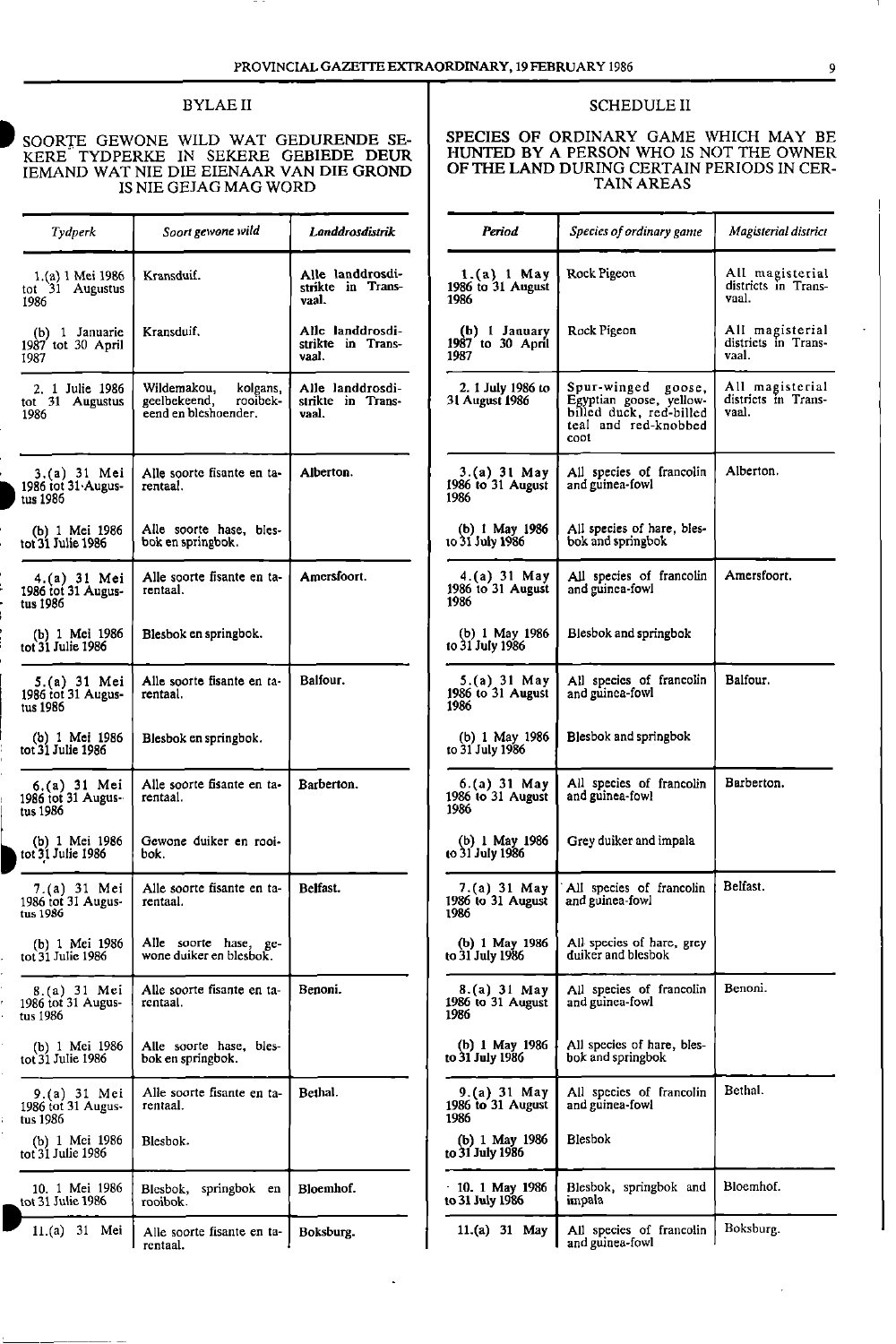| Tydperk                                         | Soort gewone wild                                           | Landdrosdistrik                                                                                                                                                                                                                                                                                                                                                       | Periods                                      | Species of ordinary game                                              | Magisterial district                                                                                                                                                                                                                                                                                                                                                           |
|-------------------------------------------------|-------------------------------------------------------------|-----------------------------------------------------------------------------------------------------------------------------------------------------------------------------------------------------------------------------------------------------------------------------------------------------------------------------------------------------------------------|----------------------------------------------|-----------------------------------------------------------------------|--------------------------------------------------------------------------------------------------------------------------------------------------------------------------------------------------------------------------------------------------------------------------------------------------------------------------------------------------------------------------------|
| 1986 tot 31 Augus-<br>tus 1986                  |                                                             |                                                                                                                                                                                                                                                                                                                                                                       | 1986 to 31 August<br>1986                    |                                                                       |                                                                                                                                                                                                                                                                                                                                                                                |
| (b) 1 Mei 1986<br>tot 31 Julie 1986             | Alle soorte hase, bles-<br>bok en springbok.                |                                                                                                                                                                                                                                                                                                                                                                       | (b) 1 May 1986<br>to 31 July 1986            | All species of hare, bles-<br>bok and springbok                       |                                                                                                                                                                                                                                                                                                                                                                                |
| 12.(a) 31 Mei<br>1986 tot 31 Augus-<br>tus 1986 | Alle soorte fisante en ta-<br>rentaal.                      | Brakpan.                                                                                                                                                                                                                                                                                                                                                              | 12.(a) 31 May<br>1986 to 31 August<br>1986   | All species of francolin<br>and guinea-fowl                           | Brakpan.                                                                                                                                                                                                                                                                                                                                                                       |
| (b) 1 Mei 1986<br>tot 31 Julie 1986             | Alle soorte hase, bles-<br>bok en springbok.                |                                                                                                                                                                                                                                                                                                                                                                       | (b) 1 May 1986<br>to 31 July 1986            | All species of hare, bles-<br>bok and springbok                       |                                                                                                                                                                                                                                                                                                                                                                                |
| 13.(a) 31 Mei<br>1986 tot 31 Julie<br>1986      | Alle soorte fisante, ta-<br>rentaal en alle soorte<br>hase. | Brits:                                                                                                                                                                                                                                                                                                                                                                | $13.(a) 31$ May<br>1986 to 31 July<br>1986   | All species of francolin,<br>guinea-fowl and all spe-<br>cies of hare | Brits.                                                                                                                                                                                                                                                                                                                                                                         |
| (b) 31 Mei 1986<br>tot 31 Julie 1986            | Rooibok en koedoe.                                          | In die gebied ten<br>noorde van die<br>suidelike grense<br>van die volgende<br>plase: Nietge-<br>dacht $242-JQ$ ;<br>Bloubank 241-JQ;<br>Veekraal 221-JQ:<br>Bankfontein 216-<br>JQ; Klipplaat 217-<br>JQ; Syferkuil 208-<br>JO: Wildebees-<br>fontein $207-JQ$ ;<br>Liefling $204-JQ$ ;<br>Beestkraal 199-<br>JQ; Kortbegrip<br>201-JQ en Schiet-<br>fontein 130-JQ. | (b) 31 May 1986<br>to 31 July 1986           | Impala and kudu                                                       | In the area to the<br>north of the sou-<br>thern boundaries<br>of the following<br>farms: Nietge-<br>dacht $242 - JQ$ :<br>Bloubank 241-JQ;<br>Veekraal 221-JQ;<br>Bankfontein 216-<br>JQ; Klipplaat 217-<br>JQ; Syferkuil 208-<br>JQ; Wildebees-<br>fontein $207-JQ$ ;<br>Liefling $204-JQ$ ;<br>Beestkraal 199-<br>JQ, Kortbegrip<br>201-JQ and<br>Schietfontein 130-<br>JQ. |
| 14.(a) 31 Mei<br>1986 tot 31 Augus-<br>tus 1986 | Alle soorte fisante en ta-<br>rentaal.                      | Carolina.                                                                                                                                                                                                                                                                                                                                                             | 14.(a) 31 May<br>1986 to 31 August<br>1986   | All species of francolin<br>and guinea-fowl                           | Carolina.                                                                                                                                                                                                                                                                                                                                                                      |
| (b) 1 Mei 1986<br>tot 31 Julie 1986             | Alle soorte hase, gc-<br>wone duiker en blesbok.            |                                                                                                                                                                                                                                                                                                                                                                       | (b) $1$ May 1986<br>to 31 July 1986          | All species of hare, grey<br>duiker and blesbok                       |                                                                                                                                                                                                                                                                                                                                                                                |
| 15.(a) 31 Mei<br>1986 tot 31 Augus-<br>tus 1986 | Alle soorte fisante.                                        | Christiana.                                                                                                                                                                                                                                                                                                                                                           | 15.(a) 31 May<br>1986 to 31 August<br>1986   | All species of francolin                                              | Christiana.                                                                                                                                                                                                                                                                                                                                                                    |
| (b) 1 Mei 1986<br>tot 31 Julie 1986             | Alle soorte hase.                                           |                                                                                                                                                                                                                                                                                                                                                                       | (b) 1 May 1986<br>to 31 July 1986            | All species of hare                                                   |                                                                                                                                                                                                                                                                                                                                                                                |
| (c) 31 Mei 1986<br>tot 31 Julie 1986            | Blesbok en springbok.                                       |                                                                                                                                                                                                                                                                                                                                                                       | (c) 31 May 1986<br>to 31 July 1986           | Blesbok and springbok                                                 |                                                                                                                                                                                                                                                                                                                                                                                |
| 16.(a) 31 Mei<br>1986 tot 31 Augus-<br>tus 1986 | Alle soorte fisante.                                        | Coligny.                                                                                                                                                                                                                                                                                                                                                              | 16.(a) 31 May<br>1986 to 31 August<br>1986   | All species of francolin                                              | Coligny.                                                                                                                                                                                                                                                                                                                                                                       |
| (b) 1 Mei 1986<br>tot 31 Julie 1986             | Blesbok en springbok.                                       |                                                                                                                                                                                                                                                                                                                                                                       | (b) 1 May 1986<br>to 31 July 1986            | Blesbok and springbok                                                 |                                                                                                                                                                                                                                                                                                                                                                                |
| 17. 31 Mei 1986<br>tot 31 Julie 1986            | Blesbok en springbok.                                       | Delareyville.                                                                                                                                                                                                                                                                                                                                                         | 17.31 May 1986<br>to 31 July 1986            | Blesbok and springbok                                                 | Delarcyville.                                                                                                                                                                                                                                                                                                                                                                  |
| 18.(a) 31 Mei<br>1986 tot 31 Augus-<br>tus 1986 | Alle soorte fisante en ta-<br>rentaal.                      | Ermelo.                                                                                                                                                                                                                                                                                                                                                               | $18.(a) 31$ May<br>1986 to 31 August<br>1986 | All species of francolin<br>and guinea-fowl                           | Ermelo.                                                                                                                                                                                                                                                                                                                                                                        |
| (b) 1 Mei 1986<br>tot 31 Julie 1986             | Blesbok en springbok.                                       |                                                                                                                                                                                                                                                                                                                                                                       | (b) 1 May 1986<br>to 31 July 1986            | Blesbok and springbok                                                 |                                                                                                                                                                                                                                                                                                                                                                                |
| 19.(a) 31 Mei<br>1986 tot 31 Augus-<br>tus 1986 | Alle soorte fisante en ta-<br>rentaal.                      | Germiston.                                                                                                                                                                                                                                                                                                                                                            | 19.(a) 31 May<br>1986 to 31 August<br>1986   | All species of francolin<br>and guinea-fowl                           | Germiston.                                                                                                                                                                                                                                                                                                                                                                     |
| (b) 1 Mei 1986<br>tot 31 Julie 1986             | Alle soorte hase, bles-<br>bok en springbok.                |                                                                                                                                                                                                                                                                                                                                                                       | (b) 1 May 1986<br>to 31 July 1986            | All species of hare, bles-<br>bok and springbok                       |                                                                                                                                                                                                                                                                                                                                                                                |
| 20.(a) 31 Mei<br>1986 tot 31 Augus-<br>tus 1986 | Alle soorte fisante en ta-<br>rentaal.                      | Heidelberg.                                                                                                                                                                                                                                                                                                                                                           | 20.(a) 31 May<br>1986 to 31 August<br>1986   | All species of francolin<br>and guinea-fowl                           | Heidelberg.                                                                                                                                                                                                                                                                                                                                                                    |
| (b) 1 Mei 1986<br>tot 31 Julie 1986             | Blesbok en springbok.                                       |                                                                                                                                                                                                                                                                                                                                                                       | (b) 1 May 1986<br>to 31 July 1986            | Blesbok and springbok                                                 |                                                                                                                                                                                                                                                                                                                                                                                |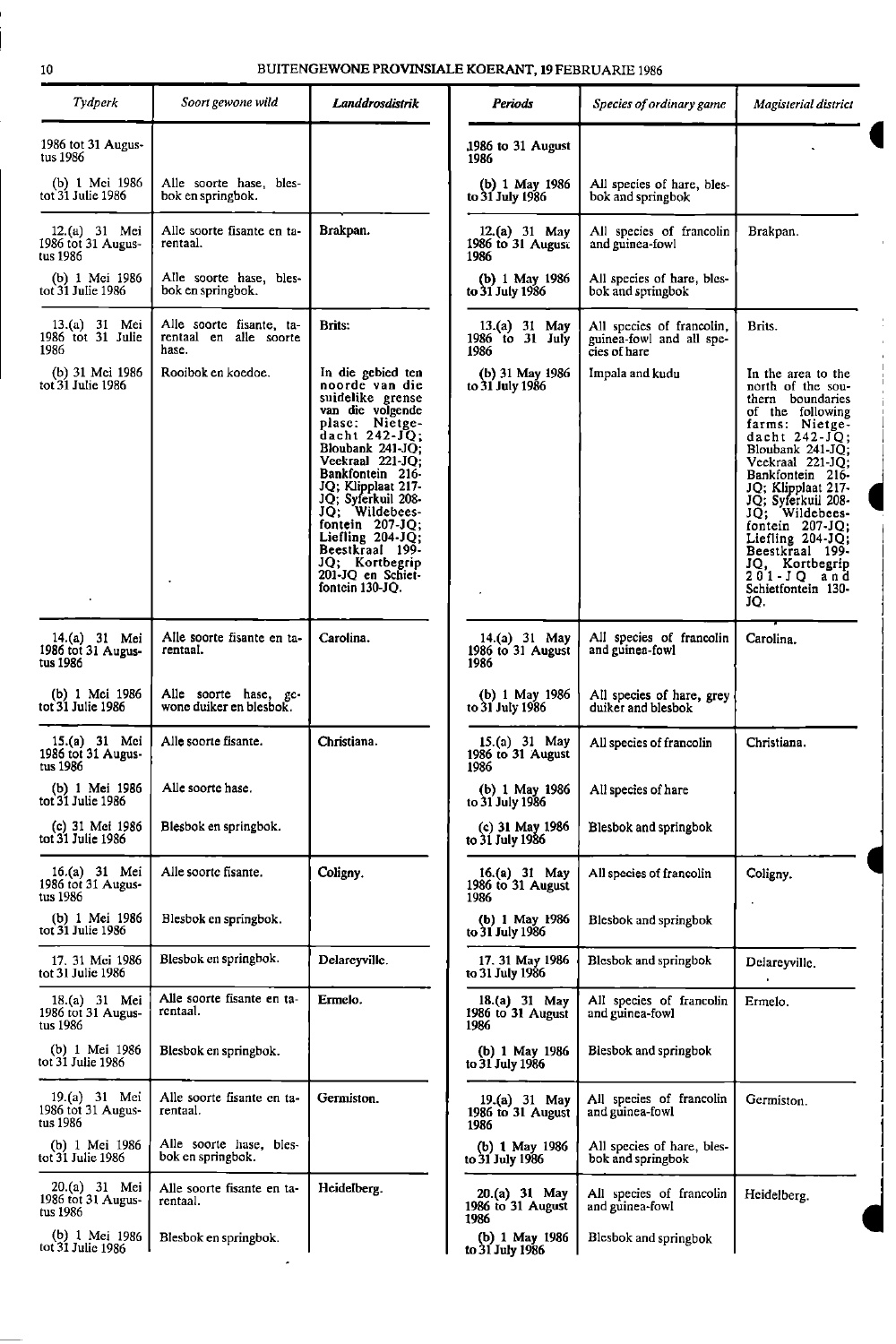| Tydperk                                           | Soort gewone wild                                                                                                     | Landarosdistrik                                                                                                                                                                                                                                                                                                   | Periods                                      | Species of ordinary game                                                                                 | Magisterial district                                                                                                                                                                                                                                                                                     |
|---------------------------------------------------|-----------------------------------------------------------------------------------------------------------------------|-------------------------------------------------------------------------------------------------------------------------------------------------------------------------------------------------------------------------------------------------------------------------------------------------------------------|----------------------------------------------|----------------------------------------------------------------------------------------------------------|----------------------------------------------------------------------------------------------------------------------------------------------------------------------------------------------------------------------------------------------------------------------------------------------------------|
| $21.(a) 31$ Mei<br>1986 tot 31 Augus-<br>tus 1986 | Alle soorte fisante.                                                                                                  | Hoëveldrif.                                                                                                                                                                                                                                                                                                       | 21.(a) 31 May<br>1986 to 31 August<br>1986   | All species of francolin                                                                                 |                                                                                                                                                                                                                                                                                                          |
| (b) 1 Mei 1986<br>tot 31 Julie 1986               | Blesbok.                                                                                                              |                                                                                                                                                                                                                                                                                                                   | (b) 1 May 1986<br>to 31 July 1986            | Blesbok                                                                                                  |                                                                                                                                                                                                                                                                                                          |
| 22.(a) 31 Mei<br>1986 tot 31 Augus-<br>tus 1986   | Alle soorte fisante en ta-<br>rentaal.                                                                                | Johannesburg.                                                                                                                                                                                                                                                                                                     | 22.(a) 31 May<br>1986 to 31 August<br>1986   | All species of francolin<br>and guinea-fowl                                                              | Johannesburg.                                                                                                                                                                                                                                                                                            |
| (b) 1 Mei 1986<br>tot 31 Julie 1986               | Alle soorte hase, bles-<br>bok en springbok.                                                                          |                                                                                                                                                                                                                                                                                                                   | (b) 1 May 1986<br>to 31 July 1986            | All species of hare, bles-<br>bok and springbok                                                          |                                                                                                                                                                                                                                                                                                          |
| 23.(a) 31 Mei<br>1986 tot 31 Augus-<br>tus 1986   | Alle soorte fisante en ta-<br>rentaal.                                                                                | Kempton Park.                                                                                                                                                                                                                                                                                                     | 23.(a) 31 May<br>1986 to 31 August<br>1986   | All species of francolin<br>and guinea-fowl                                                              | Kemptonpark.                                                                                                                                                                                                                                                                                             |
| (b) 1 Mei 1986<br>tot 31 Julie 1986               | Alle soorte hase, bles-<br>bok en springbok.                                                                          |                                                                                                                                                                                                                                                                                                                   | (b) 1 May 1986<br>to 31 July 1986            | All species of hare, bles-<br>bok and springbok                                                          |                                                                                                                                                                                                                                                                                                          |
| 24. 1 Mei 1986<br>tot 31 Julie 1986               | Blesbok en springbok.                                                                                                 | Klerksdorp.                                                                                                                                                                                                                                                                                                       | 24. 1 May 1986<br>to 31 July 1986            | Blesbok and springbok                                                                                    | Klerksdorp.                                                                                                                                                                                                                                                                                              |
| 25.(a) 31 Mei<br>1986 tot 31 Augus-<br>tus 1986   | Alle soort fisante.                                                                                                   | Koster.                                                                                                                                                                                                                                                                                                           | 25.(a) 31 May<br>1986 to 31 August<br>1986   | All species of francolin                                                                                 | Koster.                                                                                                                                                                                                                                                                                                  |
| (b) 31 Mei 1986<br>tot 31 Julie 1986              | Blesbok en springbok.                                                                                                 |                                                                                                                                                                                                                                                                                                                   | (b) 31 May 1986<br>to 31 July 1986           | Blesbok and springbok                                                                                    |                                                                                                                                                                                                                                                                                                          |
| 26.(a) 31 Mei<br>1986 tot 31 Augus-<br>tus 1986   | Alle soorte fisante en ta-<br>rentaal.                                                                                | Krugersdorp.                                                                                                                                                                                                                                                                                                      | $26.(a) 31$ May<br>1986 to 31 August<br>1986 | All species of francolin<br>and guinea-fowl                                                              | Krugersdorp.                                                                                                                                                                                                                                                                                             |
| (b) 1 Mei 1986<br>tot 31 Julie 1986               | Alle soorte hase, bles-<br>bok en springbok.                                                                          |                                                                                                                                                                                                                                                                                                                   | (b) 1 May 1986<br>to 31 July 1986            | All species of hare, bles-<br>bok and springbok                                                          |                                                                                                                                                                                                                                                                                                          |
| 27.(a) 31 Mei<br>1986 tot 31 Augus-<br>tus 1986   | Alle soorte fisante en ta-<br>rentaal.                                                                                | Letaba — uitge-<br>sonderd die vol-<br>gende plase:- Ma-<br>motzapi 728-LT;<br>Gunyula 730-LT;<br>Deeside 733-LT:<br>Henley 734-LT;<br>Languedoc 563-<br>LT, waarvan C.P.<br>Minnaar Trust die<br>eienaar is en Ma-<br>toma $735-LT$ .                                                                            | $27.(a) 31$ May<br>1986 to 31 August<br>1986 | All species of frankolin<br>and guinea-fowl                                                              | Letaba — exclud-<br>ing the following<br>farms: Mamotzapi<br>728-LT;<br>Gunyala<br>730-LT:<br>Deeside<br>733-LT;<br>Henley<br>734-LT; Matoma<br>735-LT and Lang-<br>uedoc 563-LT<br>owned by C.P.<br>Minnaar Trust.                                                                                      |
| (b) 1 Mei 1986<br>tot 31 Julie 1986               | Alle soorte hase, bos-<br>bok, gewone duiker,<br>sebra, blouwildebees,<br>blesbok, springbok, rooi-<br>bok en koedoc. | Uitgesonderd die<br>plase in paragraaf<br>$(a)$ genoem.                                                                                                                                                                                                                                                           | (b) 1 May 1986<br>to 31 July 1986            | All species of hare,<br>bushbuck, grey duiker,<br>zebra, blue wildebeest,<br>blesbok, impala and<br>kudu | Excluding the<br>farms mentioned<br>in paragraph (a).                                                                                                                                                                                                                                                    |
| 28 (a) 31 Mei<br>1986 tot 31 Augus-<br>tus 1986   | Alle soorte fisante.                                                                                                  | Lichtenburg $-$<br>uitgesonderd die<br>volgende plase:<br>Pypklip 362-JP en<br>Doornkop 363-JP.                                                                                                                                                                                                                   | 28(a) 31 May<br>1986 to 31 August<br>1986    | All species of francolin                                                                                 | Lichtenburg -<br>excluding the fol-<br>lowing farms:<br>Pypklip 362-JP<br>and Doornkop<br>363-JP.                                                                                                                                                                                                        |
| (b) 1 Mei 1986<br>tot 31 Julie 1986               | Blesbok en springbok.                                                                                                 | Uitgesonderd die<br>plase in paragraaf<br>(a) genoem.                                                                                                                                                                                                                                                             | (b) 1 May 1986<br>to 31 July 1986            | Blesbok and springbok.                                                                                   | Excluding the<br>farms mentioned<br>in paragraph (a).                                                                                                                                                                                                                                                    |
| 29 (a) 31 Mei<br>1986 tot 31 Augus-<br>tus 1986   | Alle soorte fisante en ta-<br>rentaal.                                                                                | Lydenburg — uit-<br>gesonderd die<br>volgende plase:<br>Krugerspost 550-<br>KT, die gedeelte<br>waarvan S.J. de<br>Clercq die eie-<br>naar is: Leiden-<br>burg 28-JT, die<br>gedeelte waarvan<br>H.J. Neethling<br>die eienaar is:<br>Uitkyk $264-JT$ ;<br>Kalmoesfontein<br>$267-JT$ ; die ge-<br>deelte waarvan | 29.(a) 31 May<br>1986 to 31 August<br>1986   | All species of francolin<br>and guinea fowl.                                                             | Lydenburg: Ex-<br>cluding the fol-<br>lowing farms Kru-<br>gerspost 550-KT,<br>the portion<br>owned by S J de<br>Clerq; Leiden-<br>burg 28-JT, the<br>portion owned by<br>H J Neethling;<br>Uitkyk $264-JT$ ;<br>Kalmoesfontein<br>267-JT, the por-<br>tion owned by<br>Uitkyk Plantasies<br>(Pty.) Ltd. |

[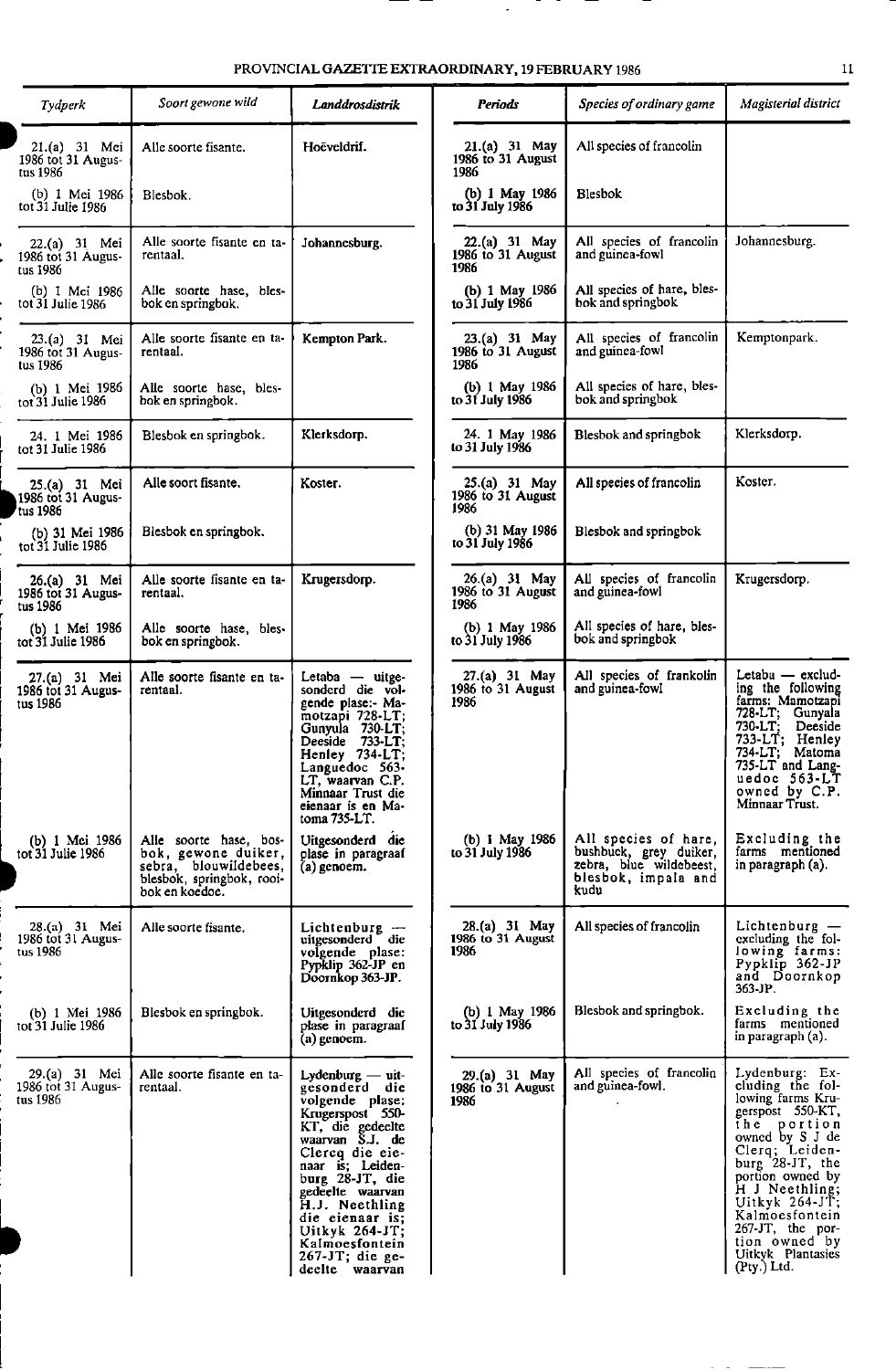| Tydperk                                         | Soort gewone wild                               | Landdrosdistrik                                                                                                                                                                                                                                                                                                                                                                                                                                                                                                                                                                                                                                                                                                                                                                                                                                                                         | Periods                                    | Species of ordinary game                          | Magisterial district                                                                                                                                                                                                                                                                                                                                                                                                                                                                                                                                                                                                                                                                                                                                                                                                             |
|-------------------------------------------------|-------------------------------------------------|-----------------------------------------------------------------------------------------------------------------------------------------------------------------------------------------------------------------------------------------------------------------------------------------------------------------------------------------------------------------------------------------------------------------------------------------------------------------------------------------------------------------------------------------------------------------------------------------------------------------------------------------------------------------------------------------------------------------------------------------------------------------------------------------------------------------------------------------------------------------------------------------|--------------------------------------------|---------------------------------------------------|----------------------------------------------------------------------------------------------------------------------------------------------------------------------------------------------------------------------------------------------------------------------------------------------------------------------------------------------------------------------------------------------------------------------------------------------------------------------------------------------------------------------------------------------------------------------------------------------------------------------------------------------------------------------------------------------------------------------------------------------------------------------------------------------------------------------------------|
|                                                 |                                                 | <b>Uitkyk Plantasies</b><br>(Edms) Bpk. die<br>eienaar is.                                                                                                                                                                                                                                                                                                                                                                                                                                                                                                                                                                                                                                                                                                                                                                                                                              |                                            |                                                   |                                                                                                                                                                                                                                                                                                                                                                                                                                                                                                                                                                                                                                                                                                                                                                                                                                  |
| (b) 1 Mei 1986<br>tot 31 Julie 1986             | Alle soorte hase, ge-<br>wone duiker en bosbok. | Uitgesonderd die<br>plase in paragraaf<br>(a) genoem.                                                                                                                                                                                                                                                                                                                                                                                                                                                                                                                                                                                                                                                                                                                                                                                                                                   | (b) 1 May 1986<br>to 31 July 1986          | All species of hare, grey<br>duiker and bushbuck. | Excluding the<br>farms mentioned<br>in paragraph (a).                                                                                                                                                                                                                                                                                                                                                                                                                                                                                                                                                                                                                                                                                                                                                                            |
| (c) 31 Mei 1986<br>tot 31 Julie 1986            | Koedoe en rooibok.                              | Uitgesonderd die<br>plase in paragraaf<br>(a) genoem.                                                                                                                                                                                                                                                                                                                                                                                                                                                                                                                                                                                                                                                                                                                                                                                                                                   | (c) 31 May 1986<br>to 31 July 1986         | Kudu and impala.                                  | Excluding the<br>farms mentioned<br>in paragraph (a).                                                                                                                                                                                                                                                                                                                                                                                                                                                                                                                                                                                                                                                                                                                                                                            |
| 30.(a) 31 Mei<br>1986 tot 31 Augus-<br>tus 1986 | Alle soorte fisante.                            | $M$ arico — uitge-<br>sonderd die vol-<br>gende plase:<br>Nooitgedacht 100-<br>JP: Zyferkuil 225-<br>JP; Modderfon-<br>tein $256$ -JP; Won-<br>derfontein 258-JP;<br>Vergenoeg 289-<br>JP; Schuinsdrift<br>75-JP; Veeplaas<br>82-JP en Kwarrie-<br>fontein 254-JP.                                                                                                                                                                                                                                                                                                                                                                                                                                                                                                                                                                                                                      | 30.(a) 31 May<br>1986 to 31 August<br>1986 | All species of francolin.                         | Marico: Exclud-<br>ing the following<br>farms: Nooitge-<br>dacht 100-JP; Zy-<br>$ferkuil$ $255-JP$ ;<br>Modderfontein<br>256-JP; Wonder-<br>fontein $258-JP$ ;<br>Vergenoegd 289-<br>JP; Schuinsdrift<br>75-JP; Veeplaas<br>82-JP and Kwar-<br>riefontein 254 JP.                                                                                                                                                                                                                                                                                                                                                                                                                                                                                                                                                                |
| (b) 1 Mei 1986<br>tot 31 Julie 1986             | Koedoe en rooibok.                              | Uitgesonderd die<br>plase in paragraaf<br>(a) genoem.                                                                                                                                                                                                                                                                                                                                                                                                                                                                                                                                                                                                                                                                                                                                                                                                                                   | (b) 1 May 1986<br>to 31 July 1986          | Kudu and impala.                                  | Excluding the<br>farms mentioned<br>in paragraph (a).                                                                                                                                                                                                                                                                                                                                                                                                                                                                                                                                                                                                                                                                                                                                                                            |
| 31. 1 Mei 1986<br>tot 31 Julie 1986             | Koedoe en rooibok.                              | Messina - uitge-<br>sonderd die vol-<br>gende plase: Fon-<br>tainebleau 537-<br>MS; Vera 815-MS;<br>Weipe 47-MS.<br>Gedecites 2, 3, 4,<br>5, 6 en 7; Tshipise<br>105-MT, uitgeson-<br>derd Gedeeltes<br>33, 34, 35, 36 en<br>37; Bellevue 534-<br>MS, uitgesonderd<br>Gedeeltes 16, 17,<br>18, 19, 20 en 21;<br>Tovey 154-MS,<br>die Resterende<br>Gedeeltes en Ge-<br>deeltes 1, 2, 3, 4,<br>5, 6, 7, 8, 9, 10, 11,<br>12 en 13; Cassel<br>$206 - MS$ ; Ge-<br>deeltes 8, 9, 12, 14, 16, 18, 19 20,<br>21, 24, 27, 28, 29,<br>31 en 32; Vryheid<br>8-MT, Gedeeltes<br>1, 5, 6, 7, 8, 9, 10<br>en 13; Scott 567-<br>MS, die gedeelte<br>waarvan T. Eras-<br>mus die eienaar<br>is; Boulogne 61-<br>MT, uitgesonderd<br>die gedeelte wat<br>aan dr. J.P. van<br>Zyl behoort;<br>Havre 60-MT en<br>Riedel 48-MS die<br>gedeelte wat aan<br>Limpopo Dia-<br>monds (Edms.)<br>Bpk. behoort. | 31. 1 May 1986<br>to 31 July 1986          | Kudu and impala.                                  | Messina: Exclud-<br>ing the following<br>farms: Fontaine-<br>bleau 537-MS;<br>Vera 815-MS;<br>Weipe 47-MS,<br>Portions 2, 3, 4, 5,<br>6 and 7; Tshipise<br>105 MT, exclud-<br>ing Portions 33,<br>34, 35, 36 and 37;<br>Bellevue 534-MS,<br>excluding Por-<br>tions 16, 17, 18,<br>19, 20 and 21;<br>Tovey 154-MS,<br>the Remainding<br>Extent and Por-<br>tions 1, 2, 3, 4, 5,<br>6, 7, 8, 9, 10, 11,<br>12 and 13; Cassel<br>206-MS, Portions<br>8, 9, 12, 14, 16, 18,<br>19, 20, 21, 24, 27,<br>28, 29, 31 and 32;<br>Vryheid 8-MT,<br>Portions 1, 5, 6, 7,<br>8, 9, 10 and 13;<br>Scott 567-MS, the<br>portion owned by<br>T Erasmus: Bou-<br>$logne$ 61-MT $ex-$<br>cluding the por-<br>tion owned by Dr<br>J P van Zyl; Havre<br>60-MT, and por-<br>tion of Riedel 48-<br>MS owned by<br>Limpopo Dia-<br>monds (Pty.) Ltd. |
| 32. 31 Mei 1986<br>tot 31 Augustus<br>1986      | Alle soorte fisante en ta-<br>rentaal.          | Middelburg.                                                                                                                                                                                                                                                                                                                                                                                                                                                                                                                                                                                                                                                                                                                                                                                                                                                                             | 32. 31 May 1986<br>to 31 August 1986       | All species of francolin<br>and guinea-fowl.      | Middelburg.                                                                                                                                                                                                                                                                                                                                                                                                                                                                                                                                                                                                                                                                                                                                                                                                                      |
| 33.(a) 31 Mei<br>1986 tot 31 Augus-<br>tus 1986 | Alle soorte fisante en ta-<br>rentaal.          | Nigel.                                                                                                                                                                                                                                                                                                                                                                                                                                                                                                                                                                                                                                                                                                                                                                                                                                                                                  | 33.(a) 31 May<br>1986 to 31 August<br>1986 | All species of francolin<br>and guinea-fowl.      | Nigel.                                                                                                                                                                                                                                                                                                                                                                                                                                                                                                                                                                                                                                                                                                                                                                                                                           |
| (b) 1 Mei 1986<br>tot 31 Julie 1986             | Blesbok en springbok.                           |                                                                                                                                                                                                                                                                                                                                                                                                                                                                                                                                                                                                                                                                                                                                                                                                                                                                                         | (b) 1 May 1986<br>to 31 July 1986          | Blesbok and springbok.                            |                                                                                                                                                                                                                                                                                                                                                                                                                                                                                                                                                                                                                                                                                                                                                                                                                                  |

 $\ddot{\phantom{a}}$ 

1

 $\hat{\mathbf{r}}$ 

 $\hat{\mathcal{F}}$  $\begin{array}{c} 1 \\ 1 \\ 2 \end{array}$ 

 $\hat{\boldsymbol{\theta}}$  $\hat{\boldsymbol{\theta}}$  $\bar{1}$  $\hat{\boldsymbol{\theta}}$  $\bar{1}$  $\frac{1}{4}$  $\hat{\boldsymbol{\theta}}$ 

 $\frac{1}{2}$ 

 $\hat{\boldsymbol{\theta}}$  $\frac{1}{2}$  $\hat{\boldsymbol{\gamma}}$ 

 $\frac{1}{2}$  $\frac{1}{2}$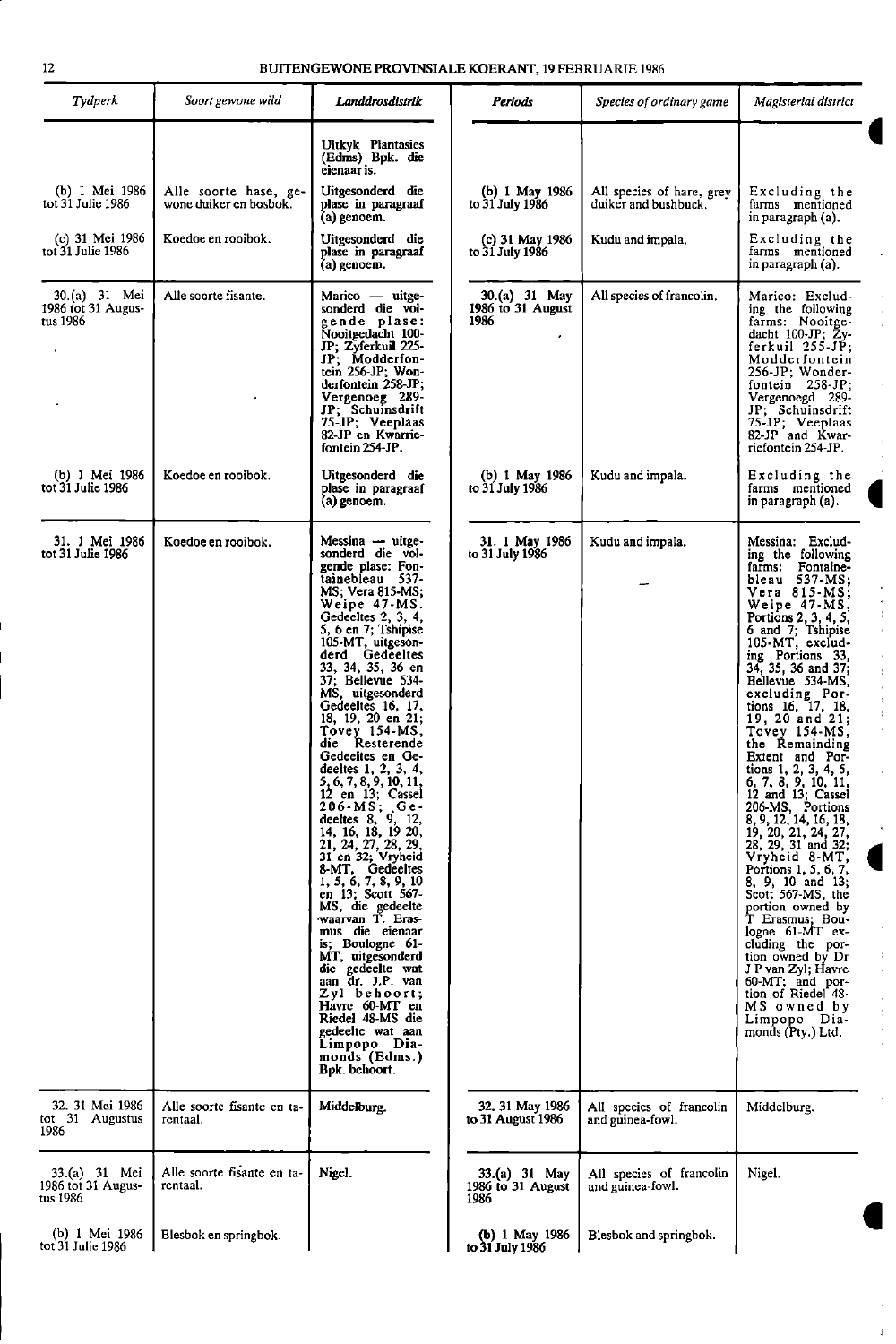| PROVINCIAL <b>GAZETTE EXTRAORDINARY, 19 FEBR</b> UARY 1986 |  |
|------------------------------------------------------------|--|
|------------------------------------------------------------|--|

| Tydperk                                         | Soort gewone wild                      | Landdrosdistrik                                                                                                                                                                                                                                                                                                                                                                                                                                                                                                                                                                                                                                                                                                                                                                                                                                                                                                                                                                                                                                                                                                                                                                                                                                                                                                                                                                                                                                                                                                                                                                                                     | Periods                                    | Species of ordinary game                     | Magisterial district                                                                                                                                                                                                                                                                                                                                                                                                                                                                                                                                                                                                                                                                                                                                                                                                                                                                                                                                                                                                                                                                                                                                                                                                                                                                                                                                                                                                                                                |
|-------------------------------------------------|----------------------------------------|---------------------------------------------------------------------------------------------------------------------------------------------------------------------------------------------------------------------------------------------------------------------------------------------------------------------------------------------------------------------------------------------------------------------------------------------------------------------------------------------------------------------------------------------------------------------------------------------------------------------------------------------------------------------------------------------------------------------------------------------------------------------------------------------------------------------------------------------------------------------------------------------------------------------------------------------------------------------------------------------------------------------------------------------------------------------------------------------------------------------------------------------------------------------------------------------------------------------------------------------------------------------------------------------------------------------------------------------------------------------------------------------------------------------------------------------------------------------------------------------------------------------------------------------------------------------------------------------------------------------|--------------------------------------------|----------------------------------------------|---------------------------------------------------------------------------------------------------------------------------------------------------------------------------------------------------------------------------------------------------------------------------------------------------------------------------------------------------------------------------------------------------------------------------------------------------------------------------------------------------------------------------------------------------------------------------------------------------------------------------------------------------------------------------------------------------------------------------------------------------------------------------------------------------------------------------------------------------------------------------------------------------------------------------------------------------------------------------------------------------------------------------------------------------------------------------------------------------------------------------------------------------------------------------------------------------------------------------------------------------------------------------------------------------------------------------------------------------------------------------------------------------------------------------------------------------------------------|
| 34.(a) 31 Mei<br>1986 tot 31 Augus-<br>tus 1986 | Alle soorte fisante en ta-<br>rentaal. | Oberholzer.                                                                                                                                                                                                                                                                                                                                                                                                                                                                                                                                                                                                                                                                                                                                                                                                                                                                                                                                                                                                                                                                                                                                                                                                                                                                                                                                                                                                                                                                                                                                                                                                         | 34.(a) 31 May<br>1986 to 31 August<br>1986 | All species of francolin<br>and guinea-fowl. | Oberholzer.                                                                                                                                                                                                                                                                                                                                                                                                                                                                                                                                                                                                                                                                                                                                                                                                                                                                                                                                                                                                                                                                                                                                                                                                                                                                                                                                                                                                                                                         |
| (b) 1 Mei 1986<br>tot 31 Julie 1986             | Blesbok en springbok.                  |                                                                                                                                                                                                                                                                                                                                                                                                                                                                                                                                                                                                                                                                                                                                                                                                                                                                                                                                                                                                                                                                                                                                                                                                                                                                                                                                                                                                                                                                                                                                                                                                                     | (b) 1 May 1986<br>to 31 July 1986          | Blesbok and springbok.                       |                                                                                                                                                                                                                                                                                                                                                                                                                                                                                                                                                                                                                                                                                                                                                                                                                                                                                                                                                                                                                                                                                                                                                                                                                                                                                                                                                                                                                                                                     |
| 35.(a) 31 Mei<br>1986 tot 31 Augus-<br>tus 1986 | Alle soorte fisante.                   | Phalaborwa -<br>uiteesonderd die<br>volgende plase:<br>The Beacon 761-<br>LT, die gedeelte<br>waarvan H. Tom-<br>pras en J.G.<br>Naude die eie-<br>naars is; The<br>Neck 565-LT<br>waarvan B.J. Vor-<br>ster die eienaar<br>is; Quagga $759$ -<br>LT, die gedeelte<br>waarvan G.R.<br>Oosthuizen die<br>eienaar is; Try<br>153-KT en More-<br>lag 5-KU, waar-<br>van G. Botha die<br>eienaar is: Jose-<br>phine 777-LT,<br>waarvan J. Smith<br>die eienaar is:<br>Koedoesrand 790-<br>KT; Hoed 146-<br>KT; Huja 791-KT<br>en Arundel 788-<br>KT, die gedeelte<br>van voorvermelde<br>vier plase waar-<br>van H.L. Hall en<br>Seuns die eie-<br>naars is; Langa-<br>langa 141-KT, die<br>gedeelte waarvan<br>J. Ronge die eie-<br>naar is; Thanker-<br>ton $144-KT$ , die<br>gedeelte waarvan<br>J.C. Fourie die<br>eienaar is: Schalk<br>3-KU; Grietjie 6-<br>KU en Parsons<br>155-KT, uitgeson-<br>derd Gedeelte 1<br>en die gedeelte<br>waarvan S.S. Bey-<br>ers die eienaar is;<br>Berlin $209 \text{-} KT;$<br>Cambridge 184-<br>KT, uitgesonderd<br>Gedeelte 7;<br>Guernsey 81-KU.<br>Gedeeltes 6 en 14<br>Liverpool 202-<br>KT, uitgesonderd<br>die gedeelte wat<br>aan C. Steyn be-<br>hoort; South-<br>hampton $213-KT$ :<br>Blyderus 596-KT;<br>Argyle 46-KU;<br>Opt Goedehoop<br>$25-KU$ ; Buf-<br>felsbed 26-KU,<br>die gedeelte wat<br>aan B.J. Booysen<br>behoort; Brussels<br>$168$ -KT, die ge-<br>deelte wat aan H.<br>Duvenhage be-<br>hoort; Glencoe<br>$210-KT$ , die ge-<br>deelte wat aan B.<br>Booysen behoort;<br>Chester 235-KT;<br>Driehoek 417-KT;<br>Antioch 240-KT,<br>uitgesonderd die | 35.(a) 31 May<br>1986 to 31 August<br>1986 | All species of francolin.                    | Phalaborwa: Ex-<br>cluding the fol-<br>lowing farms: The<br>Beacon 761-LT,<br>the portion<br>owned by H Tom-<br>pras and J G<br>Naudé; The Neck<br>565-LT the por-<br>tion owned by B J<br>Vorster; Quagga<br>759-LT, the por-<br>tion owned by G<br>R Oosthuizen;<br>$Try$ 153- $KT$ and<br>Môrelag 5-KU,<br>the portions<br>owned by G<br>Botha; Josephine<br>777-LT, the por-<br>tion owned by J<br>Smith; Koedoes-<br>rand 790-KT:<br>Hoed $146 - KT$<br>Huja 791-KT and<br>Arundel 788-KT;<br>the portion of the<br>abovementioned<br>four farms, owned<br>by H L Hall and<br>Sons; Langalanga<br>141-KT, the por-<br>tion owned by J<br>Ronge; Thanker-<br>ton $144 - KT$ , the<br>portion owned by<br>J C Fourie: Schalk<br>3-KU, Grietjie 6-<br>KU; Parsons 155-<br>KT, excluding<br>Portion 1 and the<br>portion owned by<br>S S Bevers: Berlin<br>209-KT, Cam-<br>bridge 184-KT,<br>excluding Portion<br>7; Guernsey 81-<br>KU, Portions 6<br>and 14; Liverpool<br>202-KT, excluding<br>the portion<br>owned by C<br>Steyn: Southamp-<br>ton 213-KT; Bly-<br>derus 596-KT; Ar-<br>gyle 46-KU; Op't<br>Goedehoop 25-<br>KU; Buffelsbed<br>26-KU, the por-<br>tion owned by B J<br>Booysen; Brussels<br>168-KT, the por-<br>tion owned by H<br>Duvenhage;<br>Glencoe 210-KT,<br>the portion<br>owned by B Booy-<br>sen; Chester 235-<br>KT; Driehoek<br>417-KT; Antioch<br>240-KT, excluding<br>the portion<br>owned by J M<br>Ackerman and<br>Rome 185-KT. |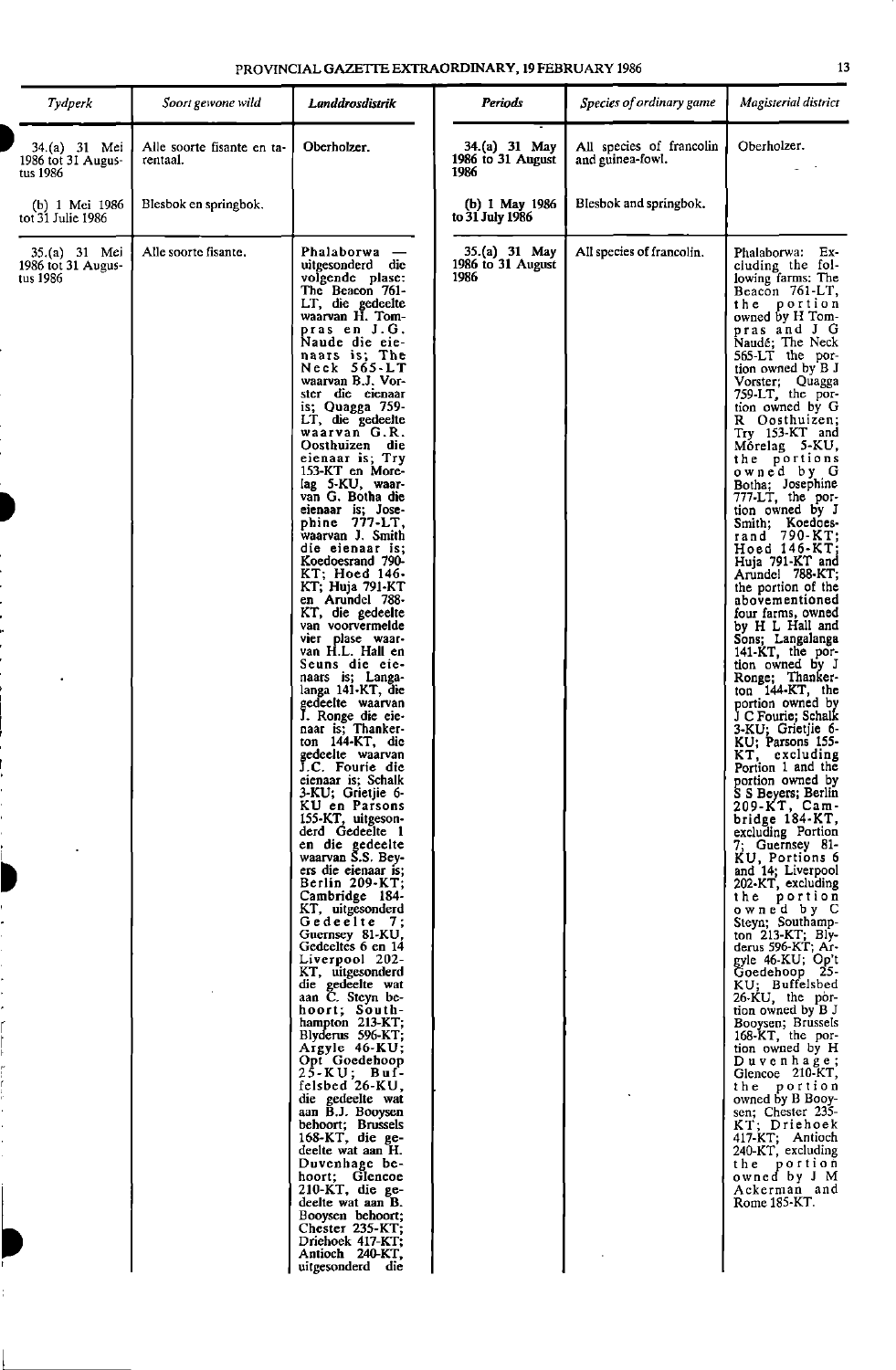## 14 BUITENGEWONE PROVINSIALE KOERANT, 19 FEBRUARIE 1986

-- -- -

| Tydperk                                         | Soort gewone wild                                                                       | Landdrosdistrik                                                 | Periods                                      | Species of ordinary game                                                                         | Magisterial district                                  |
|-------------------------------------------------|-----------------------------------------------------------------------------------------|-----------------------------------------------------------------|----------------------------------------------|--------------------------------------------------------------------------------------------------|-------------------------------------------------------|
|                                                 |                                                                                         | gedeelte wat aan<br>J.M. Ackerman<br>behoort en Rome<br>185-KT. |                                              |                                                                                                  |                                                       |
| (b) 1 Mei 1986<br>tot 31 Julie 1986             | Alle soorte hase en rooi-<br>bok.                                                       | Uitgesonderd die<br>plase in paragraaf<br>(a) genoem.           | (b) 1 May 1986<br>to 31 July 1986            | All species of hare and<br>impala.                                                               | Excluding the<br>farms mentioned<br>in paragraph (a). |
| 36.(a) 31 Mei<br>1986 tot 31 Augus-<br>tus 1986 | Alle soorte fisante en ta-<br>rentaal.                                                  | Pietersburg.                                                    | 36.(a) 31 May<br>1986 to 31 August<br>1986   | All species of francolin<br>and guinea fowl.                                                     | Pietersburg.                                          |
| (b) 1 Mei 1986<br>tot 31 Julie 1986             | Alle soorte hase, rooi-<br>bok en blesbok.                                              |                                                                 | (b) 1 May 1986<br>to 31 July 1986            | All species of hare, bles-<br>bok and impala.                                                    |                                                       |
| (c) 31 Mei 1986<br>tot 31 Julie 1986            | Koedoe.                                                                                 |                                                                 | (c) 31 May 1986<br>to 31 July 1986           | Kudu.                                                                                            |                                                       |
| 37.(a) 31 Mei<br>1986 tot 31 Augus-<br>tus 1986 | Alle soorte fisante en ta-<br>rentaal.                                                  | Piet Retief.                                                    | 37.(a) 31 May<br>1986 to 31 August<br>1986   | All species of francolin<br>and guinea-fowl.                                                     | Pict Retief.                                          |
| (b) 1 Mei 1986<br>tot 31 Julie 1986             | Gewone duiker en bles-<br>bok.                                                          |                                                                 | (b) 1 May 1986<br>to 31 July 1986            | Grey duiker and bles-<br>bok.                                                                    |                                                       |
| 38. 31 Mei 1986<br>tot 31 Julie 1986            | Koedoc en rooibok.                                                                      | Pilgrim's Rest.                                                 | 38. 31 May 1986<br>to 31 July 1986           | Kudu and impala.                                                                                 | Pilgrim's Rest.                                       |
| 39.(a) 31 Mei<br>1986 tot 31 Augus-<br>tus 1986 | Alle soorte fisante en ta-<br>rentaal.                                                  | Potchefstroom.                                                  | 39.(a) 31 May<br>1986 to 31 August<br>1986   | All species of francolin<br>and guinea-towl.                                                     | Potchefstroom.                                        |
| (b) 1 Mei 1986<br>tot 31 Julie 1986             | Blesbok en springbok.                                                                   |                                                                 | (b) 1 May 1986<br>to 31 July 1986            | Blesbok and springbok.                                                                           |                                                       |
| 40.(a) 31 Mei<br>1986 tot 31 Augus-<br>tus 1986 | Alle soorte fisante en ta-<br>rentaal.                                                  | Potgietersrus.                                                  | 40.(a) 31 May<br>1986 to 31 August<br>1986   | All species of francolin<br>and guinea-fowl.                                                     | Potgietersrus.                                        |
| (b) 1 Mei 1986<br>tot $31$ Julie 1986           | Alle soorte hase, sebra,<br>bosbok, blouwildebees,<br>blesbok, rooibok en<br>springbok. |                                                                 | (b) $1$ May 1986<br>to 31 July 1986          | All species of hare,<br>zebra, bushbuck, blue<br>wildebeest, blesbok, im-<br>pala and springbok. |                                                       |
| (c) 1 Junie 1986<br>tot 31 Julie 1986           | Koedoe,                                                                                 |                                                                 | $(c)$ 1 June 1986<br>to 31 July 1986         | Kudu.                                                                                            |                                                       |
| 41.(a) 31 Mei<br>1986 tot 31 Augus-<br>tus 1986 | Alle soorte fisante en ta-<br>rentaal.                                                  | Randburg.                                                       | 41.(a) 31 May<br>1986 to 31 August<br>1986   | All species of francolin<br>and guinea-fowl.                                                     | Randburg.                                             |
| (b) 1 Mei 1986<br>tot 31 Julie 1986             | Alle soorte hase, bles-<br>bok en springbok.                                            |                                                                 | (b) 1 May 1986<br>to 31 July 1986            | All species of hare, bles-<br>bok and springbok.                                                 |                                                       |
| 42.(a) 31 Mei<br>1986 tot 31 Augus-<br>tus 1986 | Alle soorte fisante en ta-<br>rentaal.                                                  | Randfontein.                                                    | 42.(a) 31 May<br>1986 to 31 August<br>1986   | All species of francolin<br>and guinea-fowl.                                                     | Randfontein.                                          |
| (b) 1 Mei 1986<br>tot 31 Julie 1986             | Alle soorte hase, bles-<br>bok en springbok.                                            |                                                                 | (b) I May 1986<br>to 31 July 1986            | All species of hare, bles-<br>bok and springbok.                                                 |                                                       |
| 43.(a) 31 Mei<br>1986 tot 31 Augus-<br>tus 1986 | Alle soorte fisante en ta-<br>rentaal.                                                  | Roodepoort.                                                     | $43.(a) 31$ May<br>1986 to 31 August<br>1986 | All species of francolin<br>and guinea-fowl.                                                     | Roodepoort.                                           |
| (b) 1 Mei 1986<br>tot 31 Julie 1986             | Alle soorte hase, bles-<br>bok en springbok.                                            |                                                                 | (b) 1 May 1986<br>to 31 July 1986            | All species of hare, bles-<br>bok and springbok.                                                 |                                                       |
| 44. 31 Mei 1986<br>tot 31 Augustus<br>1986      | Alle soorte fisante.                                                                    | Rustenburg.                                                     | 44. 31 May 1986<br>to 31 August 1986         | All species of francolin.                                                                        | Rustenburg.                                           |
| 45 (a) 31 Mei<br>1986 tot 31 Augus-<br>tus 1986 | Alle soorte fisante en ge-<br>wone tarentaal.                                           | Soutpansberg.                                                   | 45.(a) 31 May<br>1986 to 31 August<br>1986   | All species of francolin<br>and helmeted guinea-<br>fowl.                                        | Soutpansberg.                                         |
| (b) 1 Mei 1986<br>tot 31 Julie 1986             | Alle soorte hase, bos-<br>bok, koedoe, blesbok en<br>rooibok.                           |                                                                 | (b) 1 May 1986<br>to 31 July 1986            | All species of hare,<br>bushbuck, kudu, blesbok<br>and impala.                                   |                                                       |
|                                                 | 46.(a) 31 Mei   Alle soorte fisante en ta-   Springs.                                   |                                                                 |                                              | 46.(a) 31 May   All species of francolin                                                         | Springs.                                              |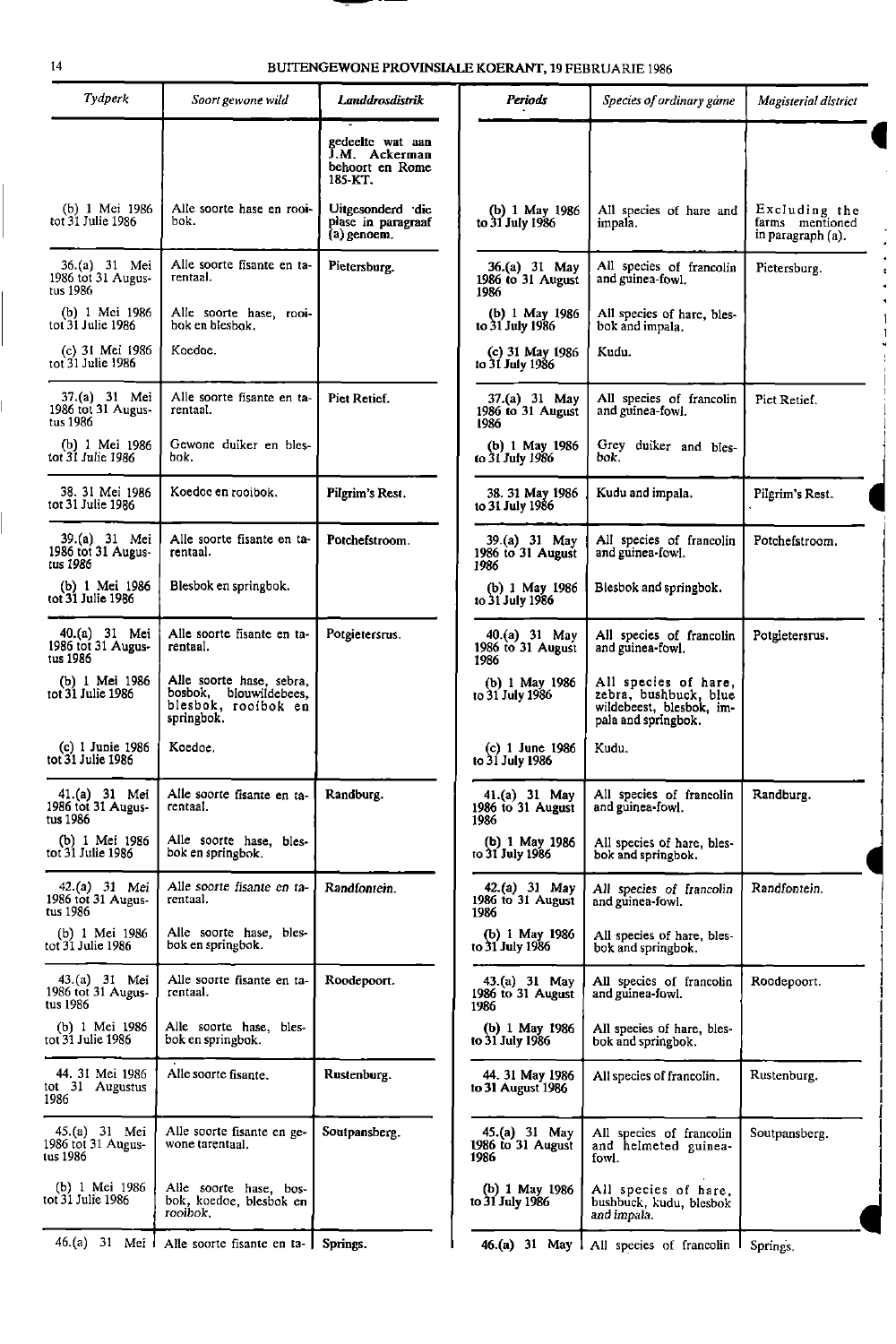$\blacksquare$ 

| <i>Tydperk</i>                                  | Soort gewone wild                                | Landdrosdistrik                                                                                                                                                                                                     | Periods                                      | Species of ordinary game                          | Magisterial district                                                                                                                                                                                          |
|-------------------------------------------------|--------------------------------------------------|---------------------------------------------------------------------------------------------------------------------------------------------------------------------------------------------------------------------|----------------------------------------------|---------------------------------------------------|---------------------------------------------------------------------------------------------------------------------------------------------------------------------------------------------------------------|
| 1986 tot 31 Augus-<br>tus 1986                  | rentaal.                                         |                                                                                                                                                                                                                     | 1986 to 31 August<br>1986                    | and guinea-fowl.                                  |                                                                                                                                                                                                               |
| (b) 1 Mei 1986<br>tot 31 Julie 1986             | Alle soorte hase, bles-<br>bok en springbok.     |                                                                                                                                                                                                                     | (b) 1 May 1986<br>to 31 July 1986            | All species of hare, bles-<br>bok and springbok.  |                                                                                                                                                                                                               |
| 47.(a) 31 Mei<br>1986 tot 31 Augus-<br>tus 1986 | Alle soorte fisante en ta-<br>rentaal.           | Standerton.                                                                                                                                                                                                         | 47.(a) 31 May<br>1986 to 31 August<br>1986   | All species of francolin<br>and guinea-fowl.      | Standerton.                                                                                                                                                                                                   |
| (b) 1 Mei 1986<br>tot 31 Julie 1986             | Blesbok en springbok.                            |                                                                                                                                                                                                                     | (b) $1$ May 1986<br>to 31 July 1986          | Blesbok and springbok.                            |                                                                                                                                                                                                               |
| 48.(a) 31 Mei<br>1986 tot 31 Augus-<br>tus 1986 | Alle soorte fisante.                             | Swartruggens.                                                                                                                                                                                                       | 48.(a) 31 May<br>1986 to 31 August<br>1986   | All species of francolin.                         | Swartruggens.                                                                                                                                                                                                 |
| (b) 31 Mei 1986<br>tot 31 Julie 1986            | Koedoe en rooibok.                               | In die gebied<br>noord van die<br>Rustenburg-<br>Swartruggens-<br>Zeerust provin-<br>siale pad (R27).                                                                                                               | (b) 31 May 1986<br>to 31 July 1986           | Kudu and impala.                                  | In the area to the<br>north of the Rus-<br>tenburg-Swartrug-<br>gens-Zeerust Pro-<br>vincial Road<br>$(R27)$ .                                                                                                |
| 49.(a) 31 Mei<br>1986 tot 31 Augus-<br>tus 1986 | Alle soorte fisante en ta-<br>rentaal.           | Thabazimbi<br>uitgesonderd die<br>volgende plase:<br><b>Brosdoornhoek</b><br>433-KQ, uitgeson-<br>derd die gedeelte<br>waarvan C.J. van<br>der Merwe en An-<br>nandale die eie-<br>naars is en Bata-<br>via 176-KP. | 49.(a) 31 May<br>1986 to 31 August<br>1986   | All species of francolin<br>and guinea-fowl.      | Thabazimbi:<br>Ex-<br>cluding the fol-<br>lowing farms:<br>Brosdoornhock<br>433-KQ, exclud-<br>ing the portion of<br>which C J van der<br>Merwe and An-<br>nandale are the<br>owners and Bata-<br>via 176-KP. |
| (b) 15 Mei 1986<br>tot 31 Julie 1986            | Rooibok.                                         | Uitgesonderd die<br>plase in paragraaf<br>(a) genoem.                                                                                                                                                               | (b) 15 May 1986<br>to 31 July 1986           | Impala.                                           | Excluding the<br>farms mentioned<br>in paragraph (a).                                                                                                                                                         |
| (c) 31 Mei 1986<br>tot 31 Julie 1986            | Koedoe.                                          | Uitgesonderd die<br>plase in paragraaf<br>(a) genoem.                                                                                                                                                               | (c) 31 May 1986<br>to 31 July 1986           | Kudu.                                             | Excluding the<br>farms mentioned<br>in paragraph (a).                                                                                                                                                         |
| 50.(a) 31 Mei<br>1986 tot 31 Julie<br>1986      | Alle soorte fisante en ta-<br>rentaal.           | Vanderbijlpark.                                                                                                                                                                                                     | 50.(a) 31 May<br>1986 to 31 July<br>1986     | All species of francolin<br>and guinea-fowl.      | Vanderbijlpark.                                                                                                                                                                                               |
| tot 31 Julie 1986                               | (b) 1 Mei 1986   Blesbok en springbok.           |                                                                                                                                                                                                                     | (b) 1 May 1986<br>to 31 July 1986            | Blesbok and springbok.                            |                                                                                                                                                                                                               |
| 51.(a) 31 Mei<br>1986 tot 31 Augus-<br>tus 1986 | Alle soorte fisante en ta-<br>rentaal.           | Ventersdorp.                                                                                                                                                                                                        | 51.(a) 31 May<br>1986 to 31 August<br>1986   | All species of francolin<br>and guinea-fowl.      | Ventersdorp.                                                                                                                                                                                                  |
| (b) 1 Mei 1986<br>tot $31$ Julie $1986$         | Alle soorte hase, bles-<br>bok en springbok.     |                                                                                                                                                                                                                     | (b) 1 May 1986<br>to 31 July 1986            | All species of hare, bles-<br>bok and springbok.  |                                                                                                                                                                                                               |
| 52.(a) 31 Mei<br>1986 tot 31 Julie<br>1986      | Alle soorte fisante en ta-<br>rentaal.           | Vereeniging.                                                                                                                                                                                                        | 52.(a) 31 May<br>$1986$ to $31$ July<br>1986 | All species of francolin<br>and guinea-fowl.      | Vereeniging.                                                                                                                                                                                                  |
| (b) 1 Mei 1986<br>tot 31 Julie 1986             | Blesbok en springbok.                            |                                                                                                                                                                                                                     | (b) 1 May 1986<br>to 31 July 1986            | Blesbok and springbok.                            |                                                                                                                                                                                                               |
| 53.(a) 31 Mei<br>1986 tot 31 Augus-<br>tus 1986 | Alle soorte fisante en ta-<br>rentaal.           | Volksrust.                                                                                                                                                                                                          | 53.(a) 31 May<br>1986 to 31 August<br>1986   | All species of francolin<br>and guinea-fowl.      | Volksrust.                                                                                                                                                                                                    |
| (b) 1 Mei 1986<br>tot 31 Julie 1986             | Blesbok en springbok.                            |                                                                                                                                                                                                                     | (b) 1 May 1986<br>to 31 July 1986            | Blesbok and springbok.                            |                                                                                                                                                                                                               |
| 54.(a) 31 Mei<br>1986 tot 31 Augus-<br>tus 1986 | Alle soorte fisante en ta-<br>rentaal.           | Wakkerstroom.                                                                                                                                                                                                       | 54 (a) 31 May<br>1986 to 31 August<br>1986   | All species of francolin<br>and guinea-fowl.      | Wakkerstroom.                                                                                                                                                                                                 |
| (b) 1 Mei 1986<br>tot 31 Julie 1986             | Gewone duiker, blesbok<br>en springbok.          |                                                                                                                                                                                                                     | (b) 1 May 1986<br>to 31 July 1986            | Grey duiker, blesbok<br>and springbok.            |                                                                                                                                                                                                               |
| 55, 1 Junie 1986<br>ot 30 Junie 1986            | Alle soorte fisante, rooi-<br>bok en koedoekoei. | Warmbad — uit-<br>gesonderd die<br>volgende grond:<br>Buffelsdrift 179-                                                                                                                                             | 55. 1 June 1986<br>to 30 June 1986           | All species of francolin,<br>impala and kudu cow. | Warmbaths: Ex-<br>cluding the fol-<br>lowing land: Buf-<br>felsdrift 179-JR,                                                                                                                                  |